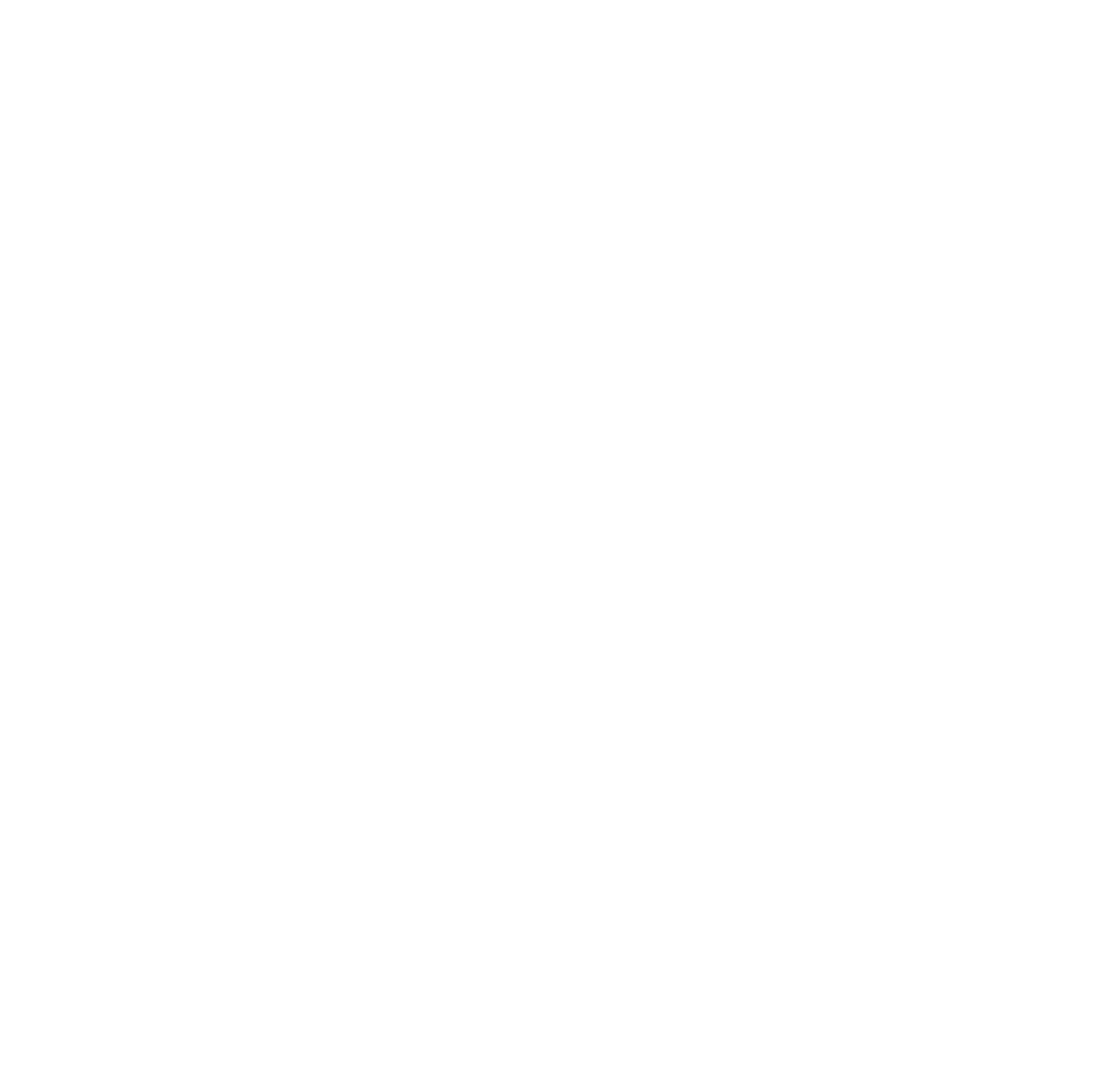# SIBELIUS, Johan (Jean) Christian Julius (1865–1957)

| LEMMINKÄINEN SUITE, Op. 22 (Breitkopf & Härtel)<br>(Four Legends from the Kalevala)                                                                                                                               | 47'06     |
|-------------------------------------------------------------------------------------------------------------------------------------------------------------------------------------------------------------------|-----------|
| $\Box$ I. Lemminkäinen and the Maidens of the Island<br>1896, rev. 1897 & 1939<br>Allegro molto moderato - Allegro moderato                                                                                       | 14'59     |
| <b>2 II. The Swan of Tuonela</b><br>1893, rev. 1897 & 1900<br>Andante molto sostenuto JUKKA HIRVIKANGAS cor anglais                                                                                               | 9'10      |
| <sup>3</sup> III. Lemminkäinen in Tuonela<br>1896, rev. 1897 & 1939<br>Il tempo largamente - Molto lento - Largo assai                                                                                            | 16'07     |
| <sup>[4]</sup> IV. Lemminkäinen's Return<br>1896, rev. 1897 & 1900<br>Allegro con fuoco (poco a poco più energico) – Quasi Presto – Presto                                                                        | 6'24      |
| <b>5 SKOGSRÅET (THE WOOD-NYMPH), Op. 15</b><br>Ballad for Orchestra $\cdot$ 1894/95 (Breitkopf & Härtel JSW)<br>Alla marcia - Vivace assai - Molto vivace - Tempo I -<br>Moderato - Molto lento LEKKA PÄLLI cello | 21'37     |
|                                                                                                                                                                                                                   | TT: 69'37 |

Lahti Symphony Orchestra (Sinfonia Lahti) Jaakko Kuusisto *leader* Osmo Vänskä *conductor*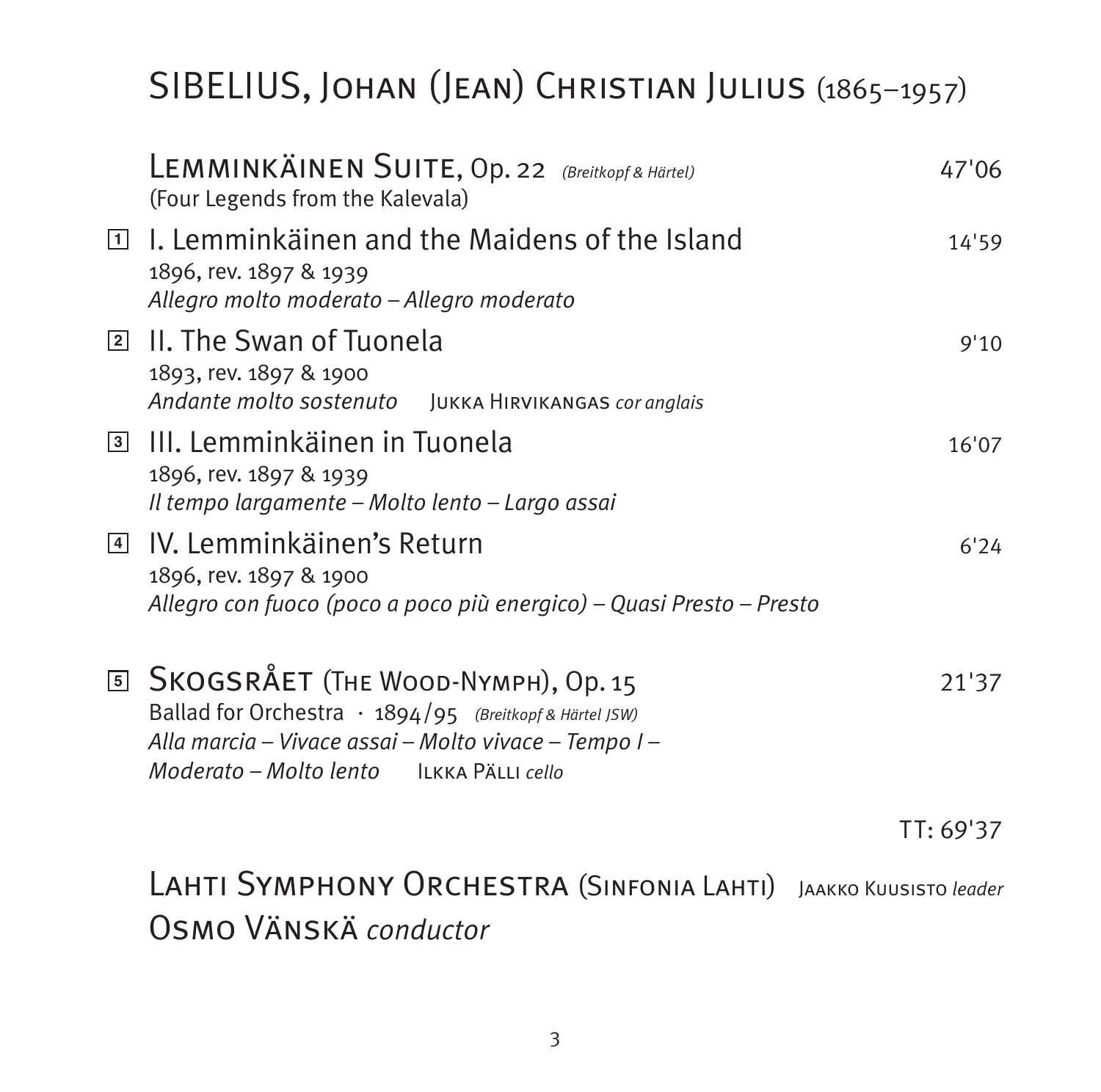## **'I think we Finns ought not to be ashamed to show more pride in our selves… Lemminkäinen is just as good as the noblest of earls. He is an aris to crat, without question an aristocrat!' –** *Jean Sibelius*

Finland's foremost composer, Jean Sibelius (1865–1957), is best known for his seven symphonies and violin concerto, but his extensive and wide-ranging output also contains an impressive series of orchestral tone poems. The works on this disc were composed during the 1890s – before he wrote his First Symphony, and a time when Finland, then an autonomous grand duchy of the Russian empire, was finding its liberties curtailed in many different ways.

The inspiration for the *Lemminkäinen Suite* comes from the *Kalevala*, the Finnish national epic. This poem, compiled by Elias Lönnrot, was first published in 1835 (a revised edition appeared in 1849), and had an impact upon many strata of Finnish society. As Finland's autonomy was being eroded by the Russians, the *Kale vala* assumed a significant position as a symbol of national identity and, for Sibelius, the poem proved to be an enduring source of motivation. In the 1890s an other significant influence upon him was the music of Wagner. Sibelius's teacher in Helsinki, Martin Wegelius, had been an ardent Wagnerian, and during his study years in Berlin and Vienna Sibelius himself had heard some of Wagner's operas. In 1893 Sibelius set to work on a *Kalevala*-based operatic project named *Veneen luo minen* (*The Building of the Boat*). In the summer of 1894 he spent time in Munich and Bayreuth, where he immersed himself in Wagner's music, and in July he wrote home to his wife Aino that he had started to plan a second opera as well, telling the story of an unfaithful student in the seventeenth century. Clearly these projects were inspired by Wagner, although Sibelius often tried to deny that the German com poser's music had ever particularly interested him. He seems to have regarded *Veneen luominen* as a viable project until August 1894, when work on it faltered.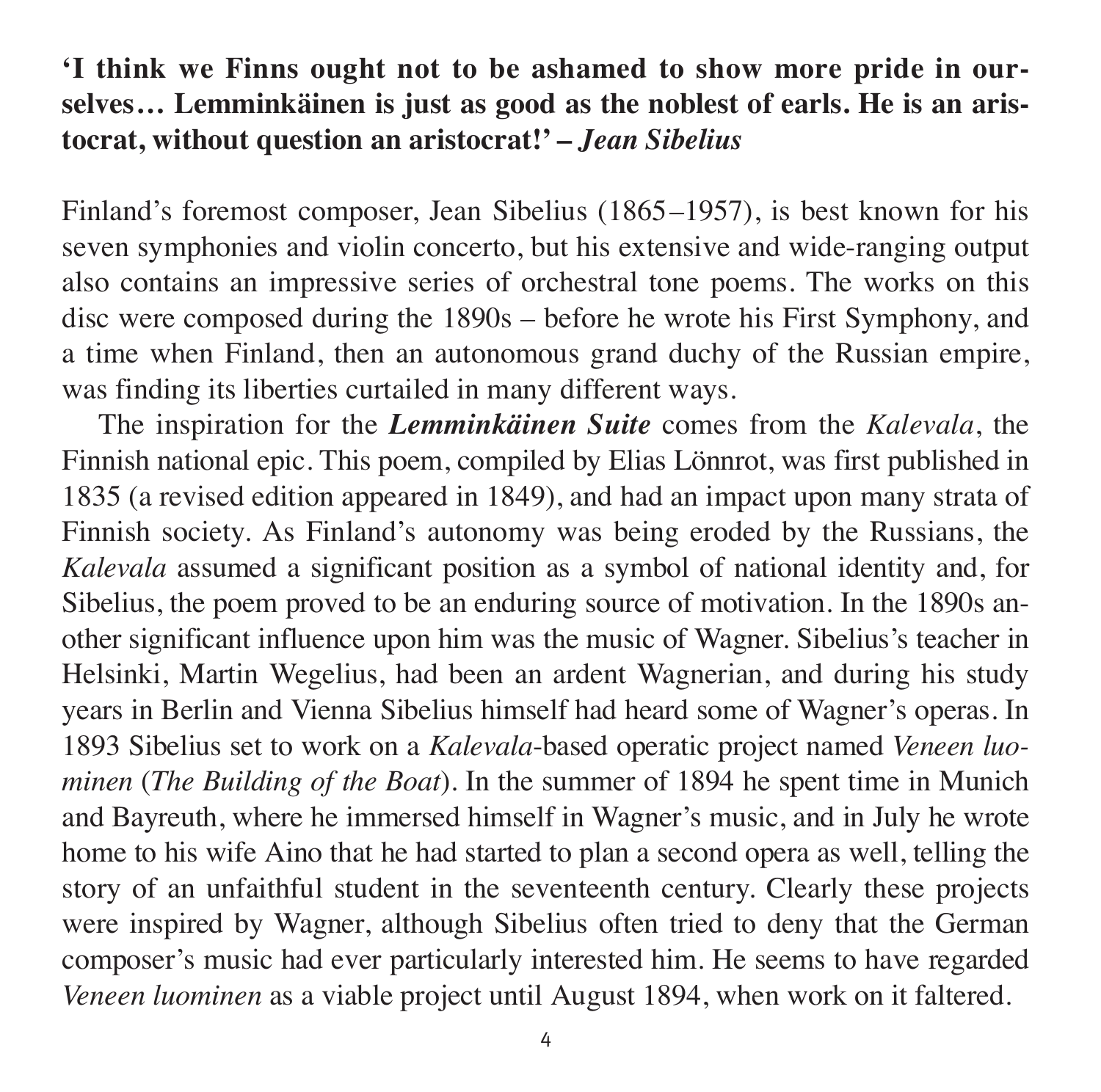The effort Sibelius had put into his abandoned opera was not wasted, however, as many of the musical ideas were transferred to the *Lemminkäinen Suite*. He wrote to Aino on 19th August 1894: 'I have found my old self again, musically speaking... really I am a tone painter and poet. Liszt's view of music is the one to which I am closest. Hence my interest in the symphonic poem.' Liszt – or, one might add with hindsight, Dvořák (whose four symphonic poems based on *Kytice*, a 'bouquet of folk ballads' published by Karel Jaromír Erben, also date from 1896) or even Smetana (*Má vlast*, 1874–79).

Sibelius's four-movement suite of tone poems for orchestra focuses on the story of one of the *Kalevala* heroes, the daredevil young Lemminkäinen – who might be compared to Don Juan, Siegfried or Achilles. In the suite Sibelius does not adhere strictly to the sequence of events in the narrative, concentrating instead upon evoking the general mood of the story. His work on the pieces in 1895–96 should be seen against the background of the artistic climate of Hel sinki, where symbolism – for instance the paintings of such artists as Arnold Böcklin and Magnus Enckell, with their images of swans, water and death, desolate moods and other-worldly colourings – was very much in fashion.

*Lemminkäinen and the Maidens of the Island* is based on events related in Runo 29 of the *Kalevala*. The dashing young Lemminkäinen sails his boat to an island where the menfolk are all away. He enjoys various amorous adventures with the women before being forced to flee when the men return and seek vengeance. The movement, which lasts a quarter of an hour in performance, is thematically rich and diverse, and its main climax features an impressively long, controlled *crescendo*.

Both middle movements of the suite are sombre and atmospheric, but their char acters could hardly be more different. *The Swan of Tuonela* was adapted from the overture to *Veneen luominen*, and the tone poem's first edition contained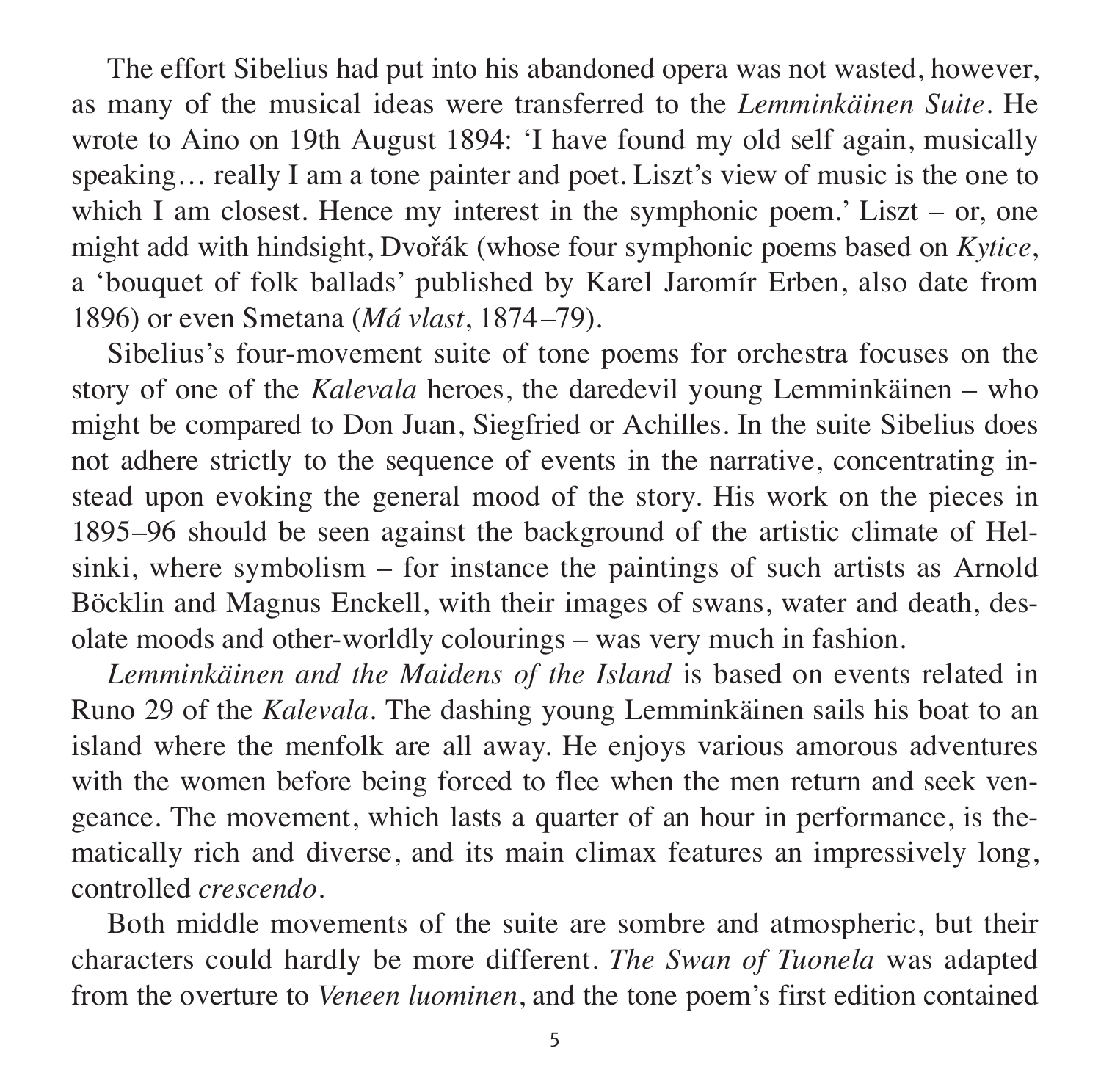the following evocative description: 'Tuonela, the land of Death, the hell of Finnish mythology, is surrounded by a large river with black waters and a rapid current, on which the Swan of Tuonela floats majestically, singing.' The piece features a solo cor anglais, which is treated almost like a concerto soloist. An extraordinary and highly original example of orchestral tone-painting in dark yet vivid colours, *The Swan of Tuonela* is frequently played as an independent concert piece.

*Lemminkäinen in Tuonela* is dramatic and rich in contrasts of dynamics and tempo. The outer sections feature extensive string *tremoli*, creating a relentless, wave-like effect. A magical atmosphere is created by the middle section in A minor, *Molto lento*, with divided strings playing *ppp* above an almost imper ceptible side-drum roll. The *Kalevala* episode on which the movement is based (Runo 15) describes how Lemminkäinen's mother searches for her son, who has been ambushed and killed alongside the sacred river of Tuonela. His body has been cut into pieces and thrown into the river, but he is rescued and brought back to life by his mother's magic.

The score of *Lemminkäinen's Return* explains: 'Exhausted after a long series of wars and battles, Lemminkäinen decides to return home. He transforms his cares and worries into war-horses and sets off. After a voyage that is rich in ad venture, he finally arrives in his native land, where he rediscovers the places that are so full of childhood memories.' Sibelius constantly varies and develops his material at a never-slackening pace.

Sibelius conducted the first performance of the suite in its original version in Helsinki on 13th April 1896. With the exception of the influential critic Karl Flodin, who complained that it was too long, reviewers and audience were favour ably impressed. The composer Oskar Merikanto wrote in *Päivälehti*: 'Warm and enthusiastic applause followed after each movement and, at the end of the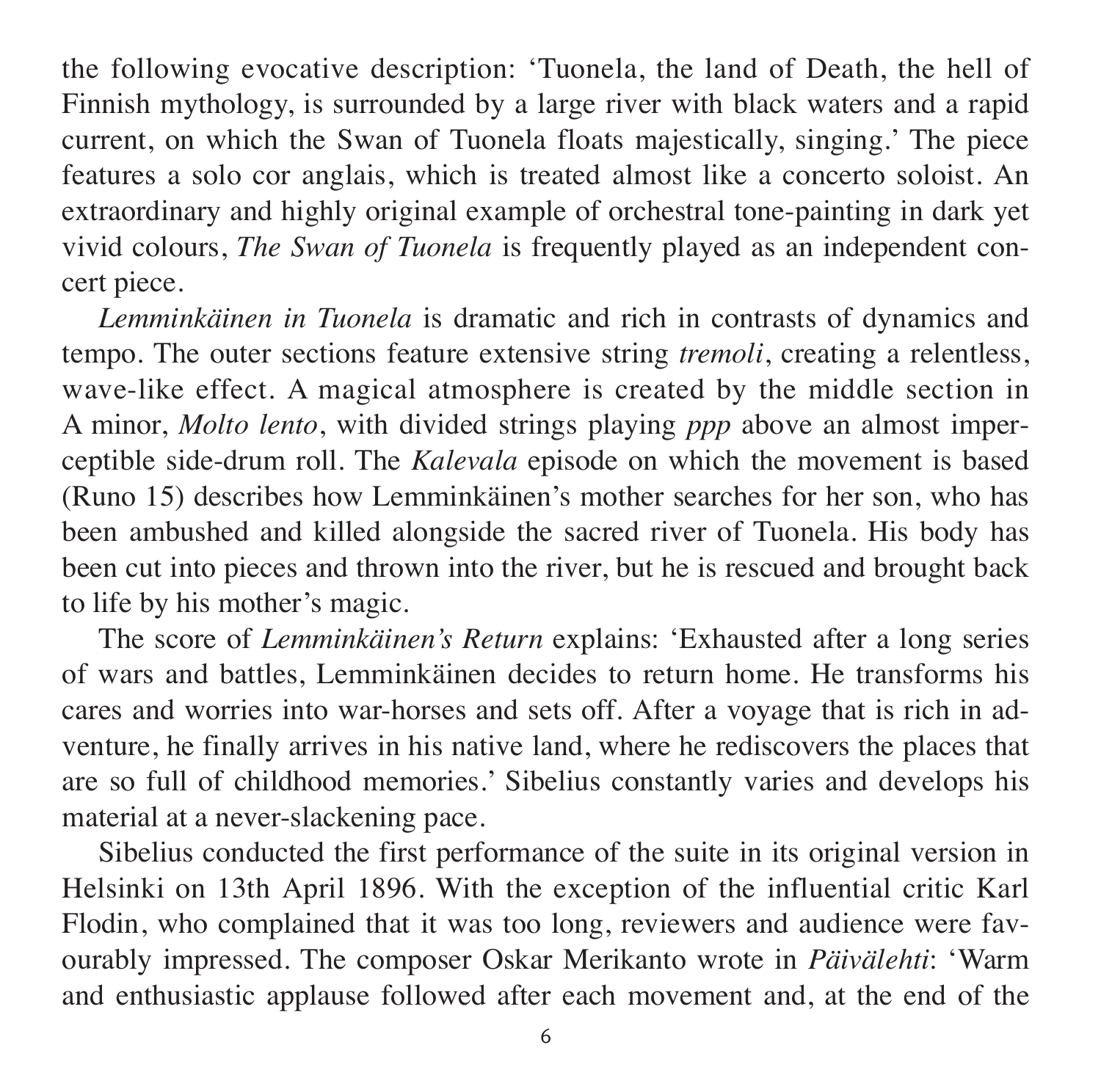concert, bravos echoed endlessly, and the composer had to return time after time to receive the sincere thanks and congratulations from the public', and his colleague Erkki Melartin wrote in a private letter: 'I have never been as touched by any music before as I was then'. On 1st November 1897 Sibelius presented a re vised version of the whole suite, which received similar critical reactions (Melar tin: 'such enthusiasm I have not seen or heard for a long time', *Uusi Suometar*: 'made a magnificent impact', but Flodin: 'purely pathological... such music dejects me, and makes me unhappy, torn and apathetic'). *The Swan of Tuonela* and *Lemminkäinen's Return* were revised again in 1900 – at which point *Lemminkäinen's Return* was considerably shortened – and these two movements were published the following year. The other two pieces remained untouched for nearly forty years; Sibelius eventually revised them in 1939.

Almost exactly a year before the first performance of the *Lemminkäinen Suite* the première had taken place of another major programmatic tone poem: *Skogsrået* (*The Wood-Nymph*). Here, too, the influence of Wagner is strongly felt, and it is possible that some of its material may also have originated from the opera projects. Scholars such as Tuija Wicklund (who edited *Skogsrået* for the JSW critical edition [Breitkopf & Härtel 2006] – used on this recording), Veijo Murtomäki and Tuomas Kinberg note that, in Wicklund's words, 'the literary content of Sibelius's new opera [the story of the unfaithful student] deals with the same ideas as *Skogsrået*: love, dangerous desire and punishment'. The opera plot is described in a letter from Sibelius to Aino on 28th July, and moreover contained a funeral procession for which the final section of *Skogsrået* would have been very appropriate. In a further letter (10th August) Sibelius mentions work ing on a march which 'in its own way is good (I like it anyway)'. Might this have become the opening section of *Skogsrået*?

Unlike *Lemminkäinen*, though, *Skogsrået* is not linked to a *Kalevala* story: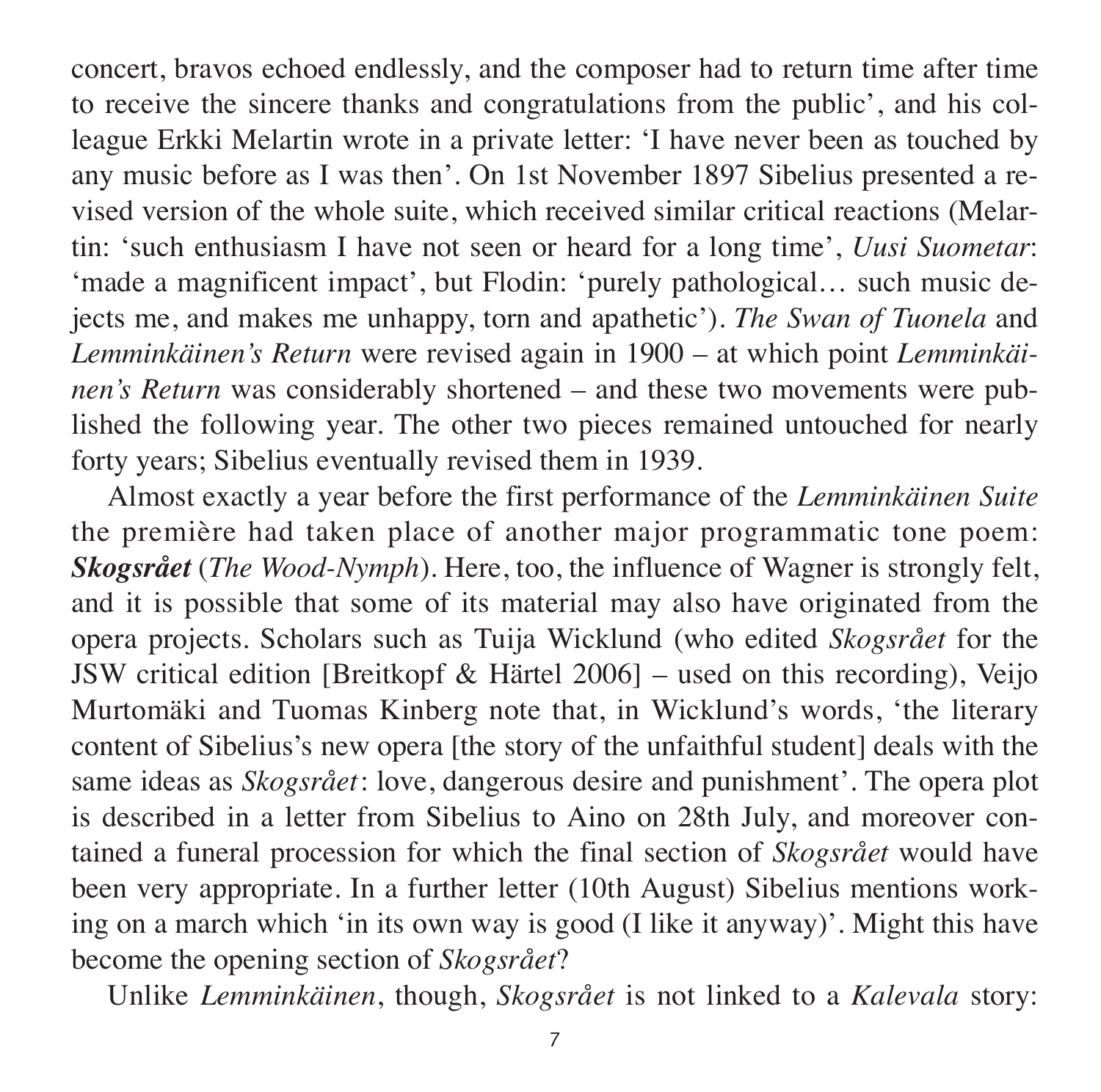this powerful, often hypnotic work is based on a poem by the Swedish author Viktor Rydberg (1828–95) which tells how a dashing hero is led astray by dwarves in the forest; he falls in love with a wood-nymph only to realize that he has thereby forfeited any hope of worldly happiness. In fact this was the second time that Sibelius had used this poem: in 1888–89 it had served as the text for a solo song (JS 171). Even if it was originally written with another story in mind, the music of the 'ballad' (as Sibelius subtitled the tone poem in the autograph score) follows the poem closely and is thus episodic in nature: a swaggering portrayal of the young man, his encounter with the guileful dwarves, a tender love scene and the inexorable, harrowing conclusion. A few weeks before the work was premièred, Sibelius had presented a much shorter, simplified arrangement in the form of a melodrama for narrator and small orchestra.

Critical reaction was generally positive: Robert Elmgren (*Uusi Suometar*) wrote that it was 'composed with enthusiasm and skill and makes an overwhelming impression', and Karl Fredrik 'Bis' Wasenius (*Hufvudstadsbladet*) remarked that '*Skogsrået* was an excellent work. The depiction in music… was masterly'. None theless, *Skogsrået* was not published during the composer's lifetime and soon fell out of his regular conducting repertory. Between 1899 and February 1996, when it was triumphantly resurrected by the Lahti Symphony and Osmo Vänskä, only one performance took place, conducted by Georg Schnéevoigt in 1936, and that incorporated substantial cuts.

*© Andrew Barnett 2013*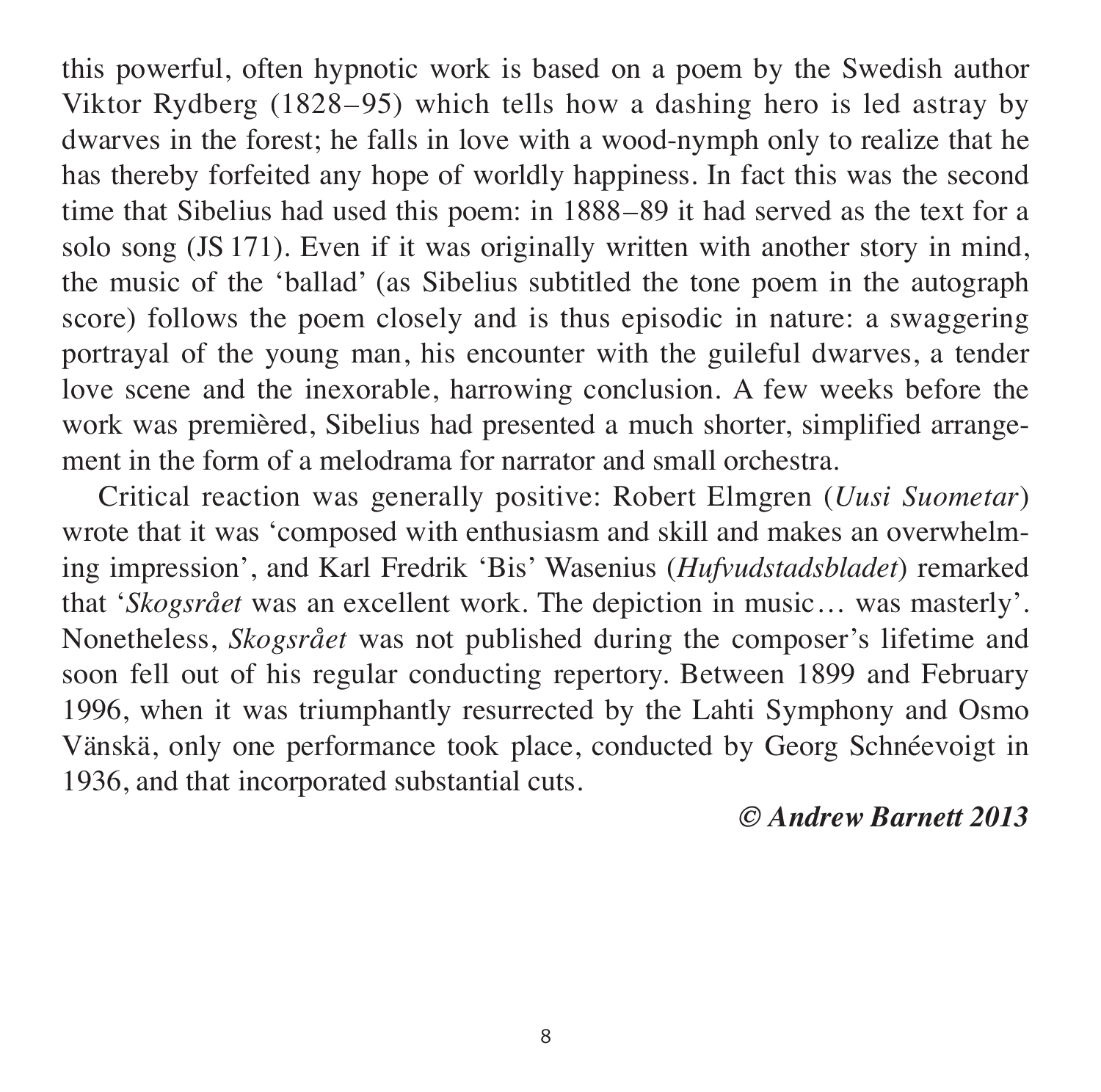The **Lahti Symphony Orchestra** (Sinfonia Lahti) has, under the direction of Osmo Vänskä (principal conductor 1988–2008), developed into one of the most notable in Europe. The orchestra's artistic adviser in the years 2008–11 was Jukka-Pekka Saraste, and in the autumn of 2011 Okko Kamu took up the post of principal conductor. Since 2000 the orchestra has been based at the wooden Sibelius Hall (with internationally renowned acoustics by Artec Consultants from New York). The orchestra has undertaken many outstanding recording projects for BIS, winning two *Gramophone* Awards, the Grand Prix du Disque from the Aca démie Charles Cros, two Cannes Clas sical Awards, a Midem Classical Award and a Diapason d'Or de l'année. The orchestra has gained three platinum discs and several gold discs, for example for its recordings of the original version of Sibelius's Violin Concerto (1992) and 'Finnish Hymns' (2001). The Lahti Symphony Orchestra has played at numerous music festivals, including the BBC Proms in London and the White Nights festival in St Petersburg. It has also performed in Amsterdam, at the Musik verein in Vienna, the Philharmonie in Berlin and the Teatro Colón in Buenos Aires, and has toured in Spain, Japan, Germany, the USA and China. In 2003, Japanese music critics voted the orchestra's performance of Sibelius's *Kullervo* as Japan's best classical concert of the year. Each September the Lahti Symphony Orchestra organizes an international Sibelius Festival at the Sibelius Hall

*For further information please visit www.sinfonialahti. fi*

Hailed as 'exacting and exuberant' (*The New York Times*), **Osmo Vänskä** is recognized for his compelling interpretations of the standard, contemporary and Nordic repertoires. Music director of the Minnesota Orchestra between 2003 and 2013, Vänskä is internationally in demand as a guest conductor and has received extraordinary acclaim for his work with many of the world's leading orchestras,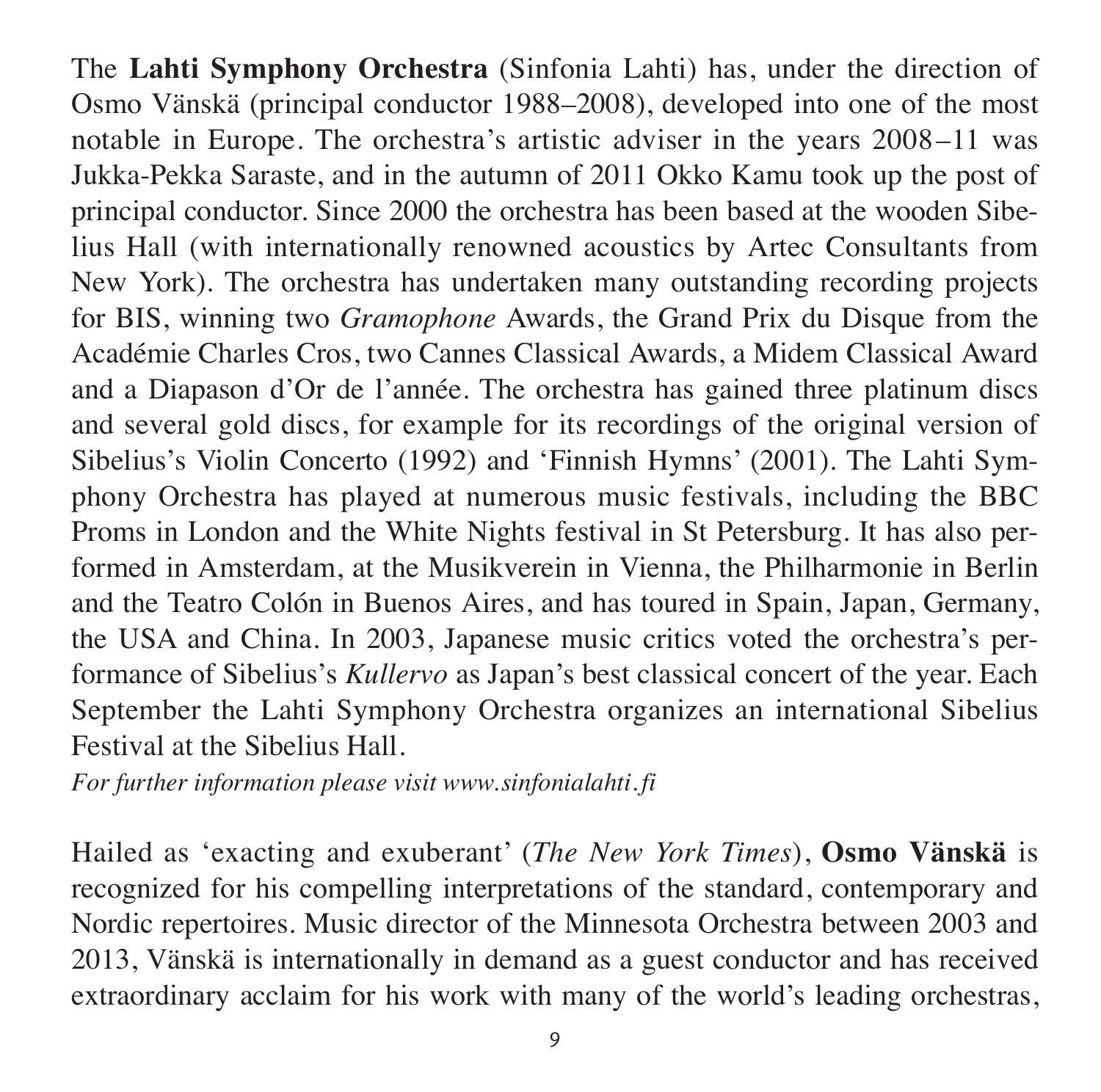including the Chicago Symphony Orchestra, New York Philharmonic, London Philharmonic Orchestra, Berliner Philharmoniker, Czech Philharmonic Orchestra and the Yomiuri Nippon Symphony Orchestra. He has also developed regular relationships with the Mostly Mozart Festival (New York) and the BBC Proms.

Vänskä gained distinction as a recording artist with his landmark Sibelius cycle with the Lahti Symphony Orchestra – described by *Gramophone* as 'the finest survey of the past three decades'. His numerous discs for BIS continue to attract the highest acclaim, as testified by the nominations for a Grammy Award for performances of Beethoven's Ninth Symphony and of Sibelius's Second and Fifth Symphonies, both with the Minnesota Orchestra; in 2014 his Minnesota recording of Sibelius's First and Fourth Symphonies won a Grammy award.

Vänskä studied conducting at the Sibelius Academy in Helsinki and was award ed first prize in the 1982 Besancon International Young Conductor's Competition. During his tenure as principal conductor of the Lahti Symphony Orchestra (from 1988 to 2008), he raised the orchestra's international profile, taking it on successful tours and making recordings. He has also held the positions of chief conductor of the BBC Scottish Symphony Orchestra and music director of the Ice land Symphony Orchestra. He began his professional music career as a clari nettist, and in recent years has enjoyed a return to the clarinet, including on a recent recording of Kalevi Aho's chamber works.

Vänskä is the recipient of a Royal Philharmonic Society Award, *Musical Ame rica*'s 2005 Conductor of the Year award, and the Arts and Letters award from the Finlandia Foundation. He has been awarded honorary doctorates from the University of Glasgow and the University of Minnesota.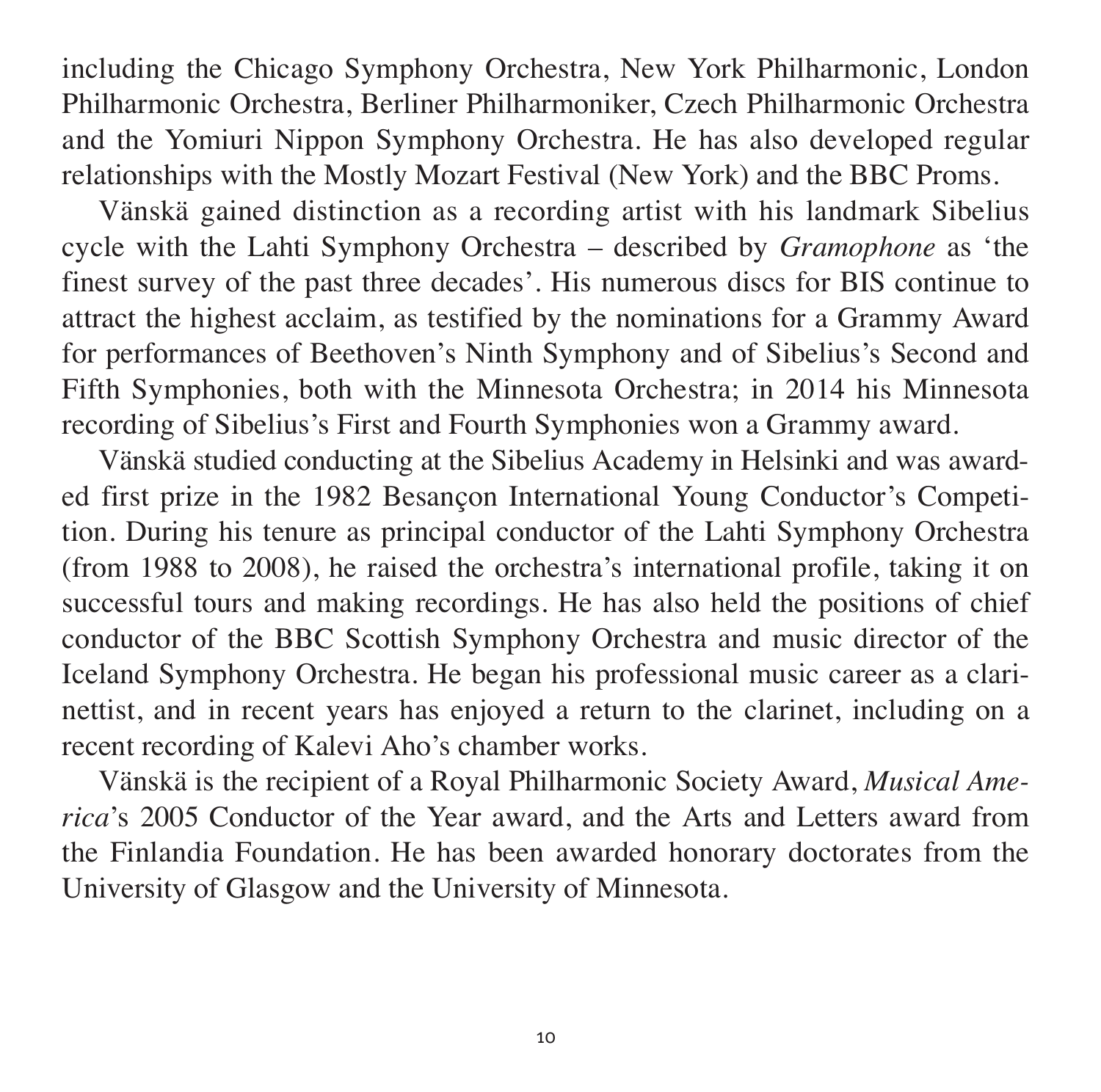# **"Minä tahtoisin enemmän ylpeyttä meihin suomalaisiin… Lemminkäinen vetää vertoja mille kreiville tahansa. Hän on ylimys, ehdottomasti ylimys!" –** *Jean Sibelius*

Suomen maineikkain säveltäjä, Jean Sibelius (1865–1957), tunnetaan parhaiten seitsemästä sinfoniastaan ja viulukonsertostaan, mutta hänen laaja ja monipuolinen tuotantonsa sisältää myös vaikuttavan sarjan sinfonisia runoja. Tällä levyllä kuultavat teokset sävellettiin 1890-luvulla – ennen säveltäjän esikoissinfonian valmistumista ja aikana, jolloin Venäjän keisarikunnan autonomisena suuri ruhtinas kuntana olleessa Suomessa koettiin vapauksien kaventuminen monella tapaa.

Innoitus *Lemminkäis-sarjaan* tuli kansalliseepos *Kalevalasta*. Elias Lönnrotin kokoama runoteos julkaistiin ensi kerran vuonna 1835 (korjattu laitos vuonna 1849), ja sillä on ollut vaikutus suomalaiseen yhteiskuntaan monin tavoin. Venä läisten rapauttaessa Suomen itsemääräämisoikeutta, *Kalevala* sai tärkeän roolin kansallisen identiteetin symbolina, ja Sibeliukselle teos osoittautui kestäväksi moti vaation lähteeksi. 1890-luvulla toinen merkittävä vaikutin Sibeliukselle oli Wagnerin musiikki. Sibeliuksen opettaja Helsingissä, Martin Wegelius, oli ollut kiihkeä wagneriaani, ja opiskeluvuosinaan Berliinissä ja Wienissä Sibelius kuuli itsekin joitain Wagnerin oopperoita. Vuonna 1893 Sibelius alkoi työskennellä *Kalevala*-aiheisen oopperahankkeen parissa nimeltään *Veneen luominen*. Kesällä 1894 hän vietti aikaa Münchenissä ja Bayreuthissa, joissa hän syventyi Wagnerin musiikkiin, ja heinäkuussa hän kirjoitti vaimolleen Ainolle suunnittelevansa myös toista oopperaansa, joka kertoisi uskottomasta opiskelijasta 1600-luvulla. Nämä hankkeet olivat selvästi saaneet innoituksensa Wagnerilta, vaikka Sibelius yrittikin useaan otteeseen kieltää, että kyseinen saksalaissäveltäjä oli häntä koskaan erityisesti kiinnostanut. Sibelius näyttäisi pitäneen *Veneen luomista* toteuttamis -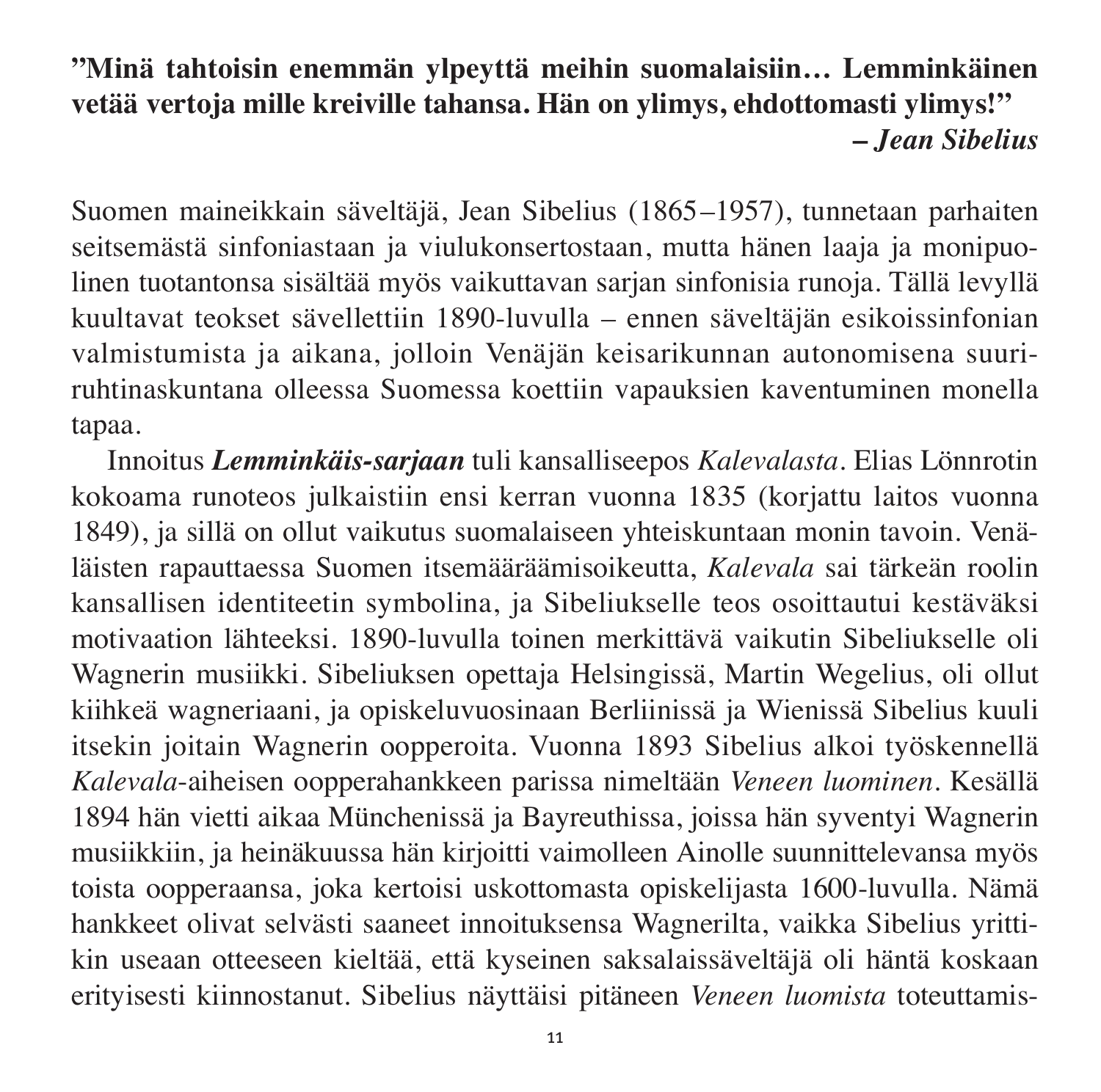kelpoisena hankkeena elokuuhun 1894 asti, jolloin työskentely sen parissa alkoi horiua.

Sibeliuksen hylättyyn oopperansa laittama työpanos ei mennyt kuitenkaan huk kaan, koska monet sen musiikillisista ajatuksista siirtyivät *Lemminkäissarjaan*. Hän kirjoitti Ainolle 19. elokuuta 1894: "Minä olen luullakseni löytänyt itseäni musiikissa taas... Luulen että minä oikeastaan olen musiikki maalari ja runoilia. Tarkoitan että tuo Liszt'in musiikki kanta on minulle lähintä. Tuo symfoninen runo (sillä tavalla meinasin 'runoilija')." Liszt – tai, kuten jälkiviisaana voisi kenties lisätä – Dvořák (jonka Karel Jaromír Erbenin julkaisemaan teokseen *Kytice* perustuvat neljä sinfonista runoa, "kimppu kansanballadeja", ovat myös vuodelta 1896) tai jopa Smetana (*Má vlast* [*Isänmaani*], 1874–79).

Sibeliuksen neliosainen sävelrunojen sarja orkesterille keskittyy tarinaan yhdestä *Kalevalan* sankarista, huimapäiseen nuoreen Lemminkäiseen – jota voitaisiin ver rata Don Juaniin, Siegfriediin tai Akillekseen. Sarjassaan Sibelius ei pitäydy tiukasti kertomuksen tapahtumajärjestyksessä, vaan keskittyy sen sijaan herättä mään esiin tarinan yleisen tunnelman. Hänen työskentelynsä kappaleiden parissa vuosina 1895–96 tulee nähdä Helsingin taiteellisen ilmapiirin taustaa vasten, jossa symbolismi – esimerkiksi Arnold Böcklinin ja Magnus Enckellin maalauk sissa sisältäen kuvia joutsenista, vedestä ja kuolemasta, lohduttomia tunnelmia ja toisesta maailmasta olleita värityksiä – oli vahvasti muodissa.

*Lemminkäinen ja saaren neidot* perustuu *Kalevalan* 29. runossa kuvattuihin ta pahtumiin. Häikäisevä nuori Lemminkäinen purjehtii laivallaan saarelle, jonka koko miesväki on poissa. Hän nauttii monista lemmenseikkailuista naisten kanssa ennen kuin hänen täytyy paeta miesten palatessa ja janotessa kostoa. Viisitoista minuuttia kestävä osa on temaattisesti rikas ja vaihteleva, ja sen päähuipennus tapahtuu vaikuttavan, pitkän ja hallitun *crescendon* myötä.

Molemmat sarjan keskiosat ovat synkkiä ja tunnelmallisia, mutta niiden keski -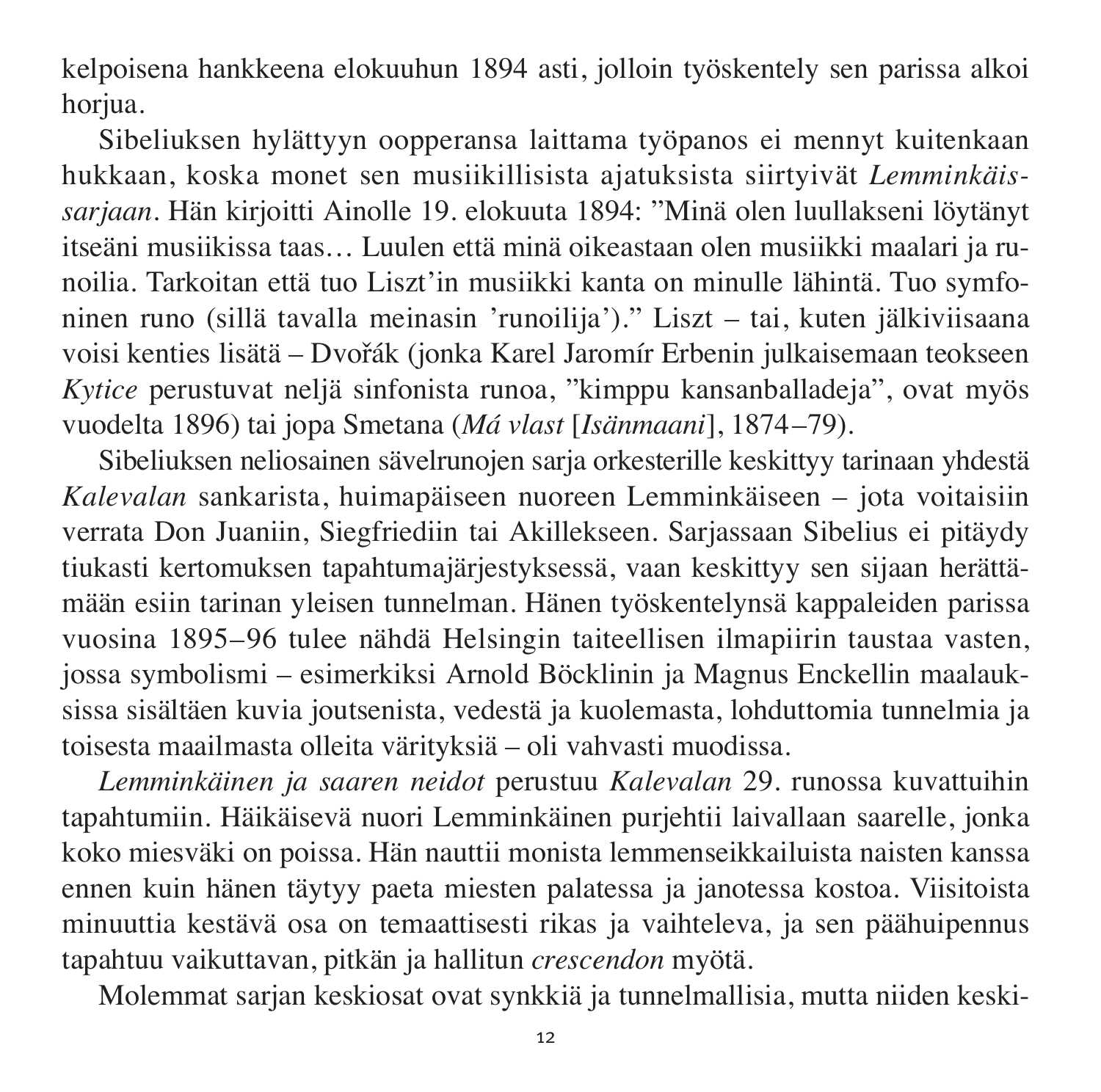näi set luonteet tuskin voisivat enemmän erota toisistaan. *Tuonelan joutsen* on peräisin kesken jääneestä alkusoitosta oopperaan *Veneen luominen*, ja sävelrunon ensimmäinen painos sisälsi seuraavanlaisen ajatuksia herättävän kuvauksen: "Tuonela, kuoleman maa, suomalaisen mytologian helvetti, jota ympäröi suuri vuolaasti virtaava mustavetinen joki, jossa Tuonelan joutsen ui majesteetillisesti laulaen." Kappaleessa on englannintorvisolisti, jolla on lähes soolokonserttoon verrattava solistinen osa. Tätä erityislaatuista ja hyvin omaperäistä esimerkki teosta tummasävyisine mutta silti elävine orkesteriväreineen esitetään säännöllisesti itsenäisenä konserttikappaleena.

*Lemminkäinen Tuonelassa* on dramaattinen, ja siinä on suuria tempo- ja dyna miikkavaihteluita. Uloimmissa jaksoissa on laajoja jousitremoloja, jotka luovat hellittämättömän aaltomaisen vaikutelman. Keskiosaan a-mollissa syntyy taian omainen tunnelma, Molto lento, kun jaettu jousisto soittaa *ppp* lähes huomaamattoman pikkurummun pärinän aikana. Osan perustana oleva *Kalevalan* tarina (15. runo) kuvaa, kuinka Lemminkäisen äiti etsii poikaansa, joka on joutunut väijytykseen ja tapettu pyhän Tuonelan joen rannalla. Lemminkäisen ruumis on paloiteltu ja heitetty jokeen, mutta hänen äitinsä taikavoima pelastaa hänet ja tuo takaisin eloon.

Osan *Lemminkäinen palaa kotitienoille* partituurissa kerrotaan: "Nääntyneenä jatkuvista sodista ja taisteluista Lemminkäinen päättää palata kotiin. Hän muuntaa murheensa ja huolensa sotahevosiksi ja lähtee matkaan. Seikkailurikkaan taipaleen jälkeen hän vihdoin pääsee kotimaahansa, mistä löytää paikat, jotka ovat täynnä lapsuudenmuistoja." Sibelius muuntelee ja kehittää lakkaamatta materiaaliaan hellittämättömällä tahdilla

Sibelius johti sarjan alkuperäisversion ensiesityksen Helsingissä 13. huhtikuuta 1896. Lukuun ottamatta vaikutusvaltaista kriitikkoa Karl Flodinia, joka valitti teoksen olevan liian pitkä, arvioijat ja yleisö olivat hyvin suosiollisia. Säveltäjä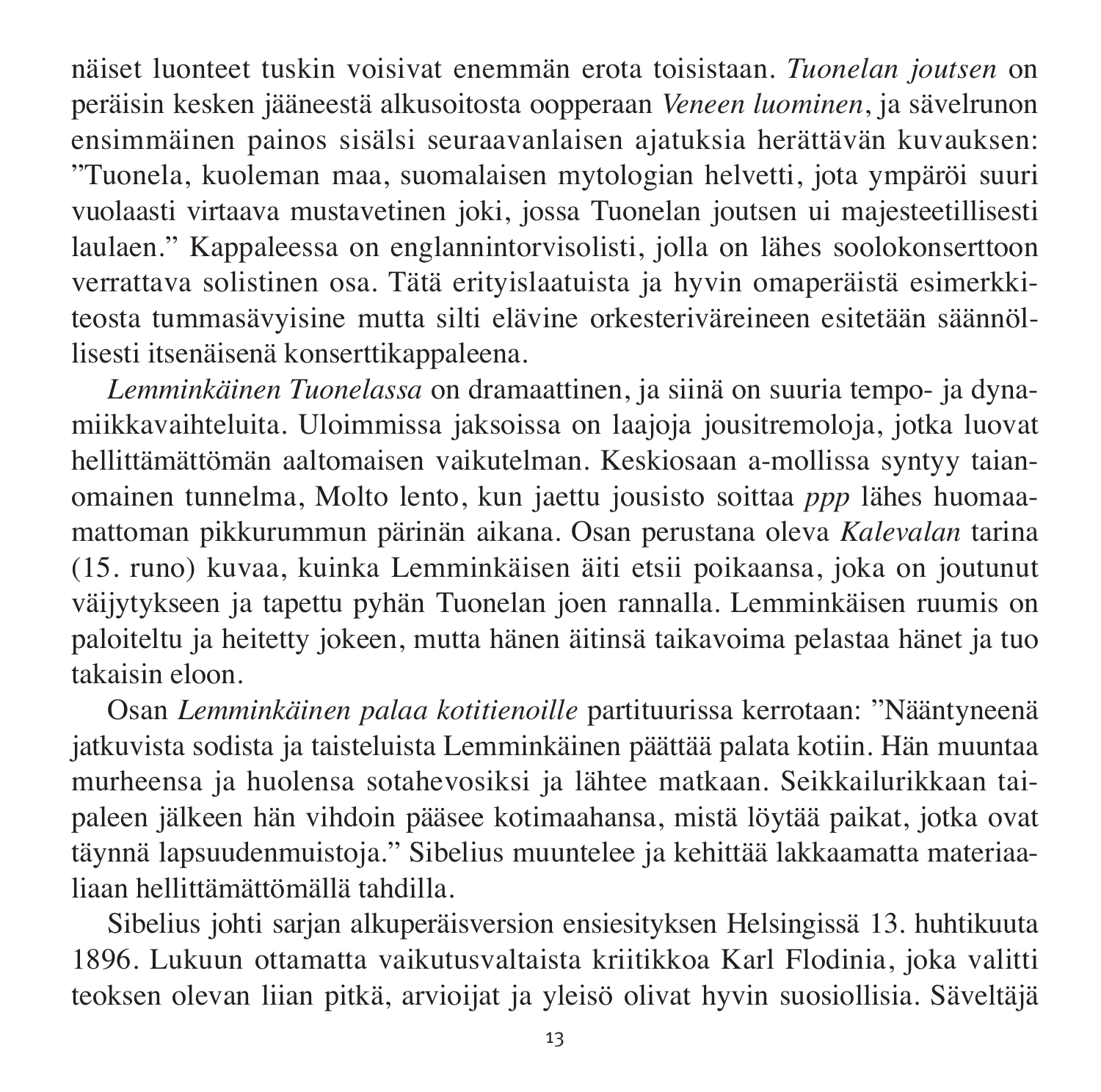Oskar Merikanto kirjoitti *Päivälehdessä*: "Lämpimät ja innokkaat suosionosoitukset seurasiwat joka osan jälkeen ja konsertin lopussa kaikuiwat hywä-huudot loppumattomiin ja säweltäjä sai monet monituiset kerrat tulla esille was taanottamaan yleisön wilpittömiä kiitoksia ja onnitteluja", ja hänen kollegansa Erkki Melartin kirjoitti yksityisessä kirjeessään: "Minua ei koskaan ole koskettanut musiikki kuin silloin." Marraskuun 1. päivänä 1897 esitteli korjatun version koko sarjasta, joka sai osakseen samanlaista arviointia (Melartin: "tuollaista innok kuutta en ole nähnyt enkä kuullut pitkään aikaan", *Uusi Suometar*: "teki kaikkiin suurenmoisen waikutuksen", mutta Flodin: "täysin patologista... tuollainen musiikki lannistaa minut ja tekee minut onnettomaksi, revityksi ja apaattiseksi). Osat *Tuonelan joutsen* ja *Lemminkäinen palaa kotitienoille* uusittiin jäl leen uusittiin jälleen vuonna 1900 – jolloin osa *Lemminkäinen palaa kotitienoille* lyhentyi huomattavasti – ja nämä kaksi osaa julkaistiin seuraavana vuonna. Kaksi muuta osaa säilyivät koskemattomina lähes neljä vuosikymmentä; Sibelius korjasi ne lopulta vuonna 1939.

Lähes tasan vuosi ennen *Lemminkäis-sarjan* ensiesitystä, toinen merkittävä ohjelmallinen sävelruno, *Skogsrået* (*Metsänhaltija*), oli esitetty ensi kerran. Myös tässä teoksessa Wagnerin vaikutus tuntuu vahvana, ja on mahdollista, että osa tästäkin materiaalista on peräisin oopperahankkeista. Tutkijat kuten Tuija Wick lund (joka editoi *Metsänhaltijan* kriittiseen JSW-laitokseen [Breitkopf & Härtel 2006] – jota käytetään tässä levytyksessä), Veijo Murtomäki ja Tuomas Kinberg huomioivat, että – Wicklundin sanoin – "Sibeliuksen uuden [uskottomasta opiskelijasta kertovan] oopperan kirjallinen sisältö käsittelee samoja ajatuksia kuin *Metsänhaltija*: rakkautta, vaarallista kaipausta ja rangaistusta". Oopperan juoni kuvataan Sibeliuksen kirjeessä vaimolleen Ainolle 28. heinäkuuta, ja se sitä paitsi sisälsi hautaussaaton, jollaiseksi *Metsänhaltijan* loppujakso olisi ollut hyvin soveltuva. Myöhemmässä kirjeessään (10. elokuuta) Sibelius mainitsee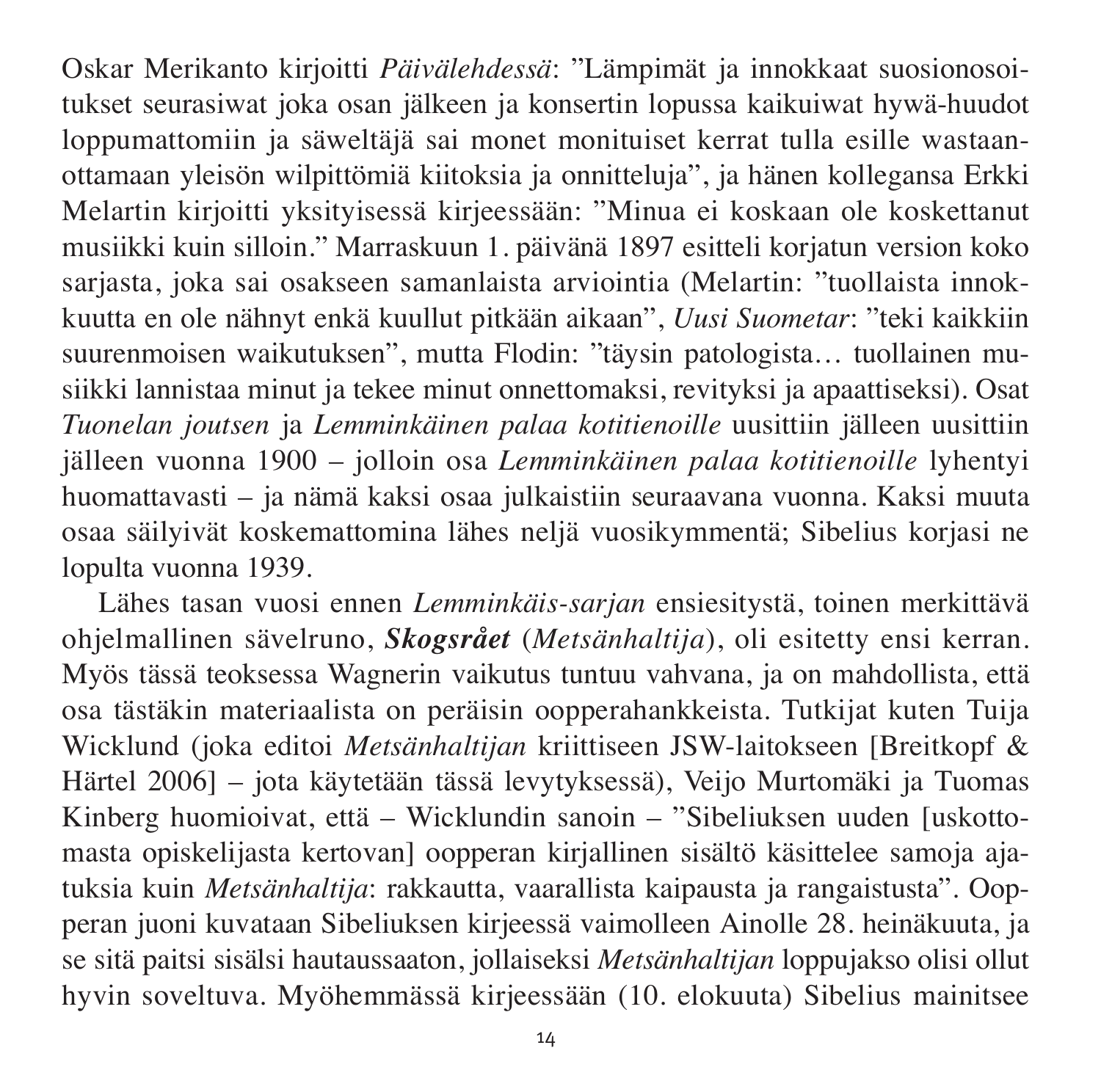työstä vänsä marssia, "joka tavallaan on hyvä (minä rakastan sitä)". Mahtoikohan tästä syntyä *Metsänhaltijan* avausjakso?

Toisin kuin *Lemminkäinen*, *Metsänhaltija* ei kuitenkaan liity *Kalevalaan*: tämä voimakas, usein hypnoottinen teos perustuu ruotsalaiskirjailija Viktor Rydbergin (1828–1895) runoon. Runo kertoo, kuinka metsänpeikot johtavat urhean sankarin eksyksiin, ja kuinka tämä rakastuu Metsänhaltijaan vain huomatakseen, että oli sen vuoksi menettänyt kaiken toivonsa maallisesta onnesta. Sibelius itse asiassa käytti samaa runoa jo toisen kerran: vuosina 1888–89 se oli tekstinä yksinlaulussa (JS 171). Vaikka alun perin mielessä olikin ollut toinen tarina, "balladin" (Sibeliuksen alaotsikko sinfonisen runon käsikirjoituspartituurissa) musiikki seuraa runoa tarkasti, ja kappale on sen vuoksi luonteeltaan episodimainen: reh vakas kuvaus nuoresta miehestä, tämän kohtaaminen kavalien peikkojen kanssa, hellä rakkauskohtaus ja heltymätön, tuskallinen päätös. Muutamaa viikkoa ennen sävelrunon ensiesitystä Sibelius esitteli paljon lyhyemmän, yksinkertaisemman version teoksesta kertojalle ja pienelle orkesterille kirjoitetun melodraaman muo dossa.

Kriitikoiden reaktio oli yleisesti ottaen positiivinen: Robert Elmgren (*Uusi Suometar*) kirjoitti, että "se on innolla ja taidolla sepitetty ja tekee valtaavan vaiku tuksen", ja Karl Fredrik "Bis" Wasenius (*Hufvudstadsbladet*) totesi *Metsän haltijan* olevan "erinomainen sävellys. Kuvaus musiikissa… oli mestarillista." Kaikesta huolimatta *Metsänhaltijaa* ei julkaistu säveltäjän elinaikana ja pian se tippui hänen säännöllisesti johtamasta konserttiohjelmistostaan. Ennen helmi kuuta 1996, jolloin Sinfonia Lahti ja Osmo Vänskä elvyttivät teoksen voittoisasti henkiin, ei siitä vuoden 1899 jälkeen ollut tehty kuin yksi esitys, jonka johti Georg Schnéevoigt vuonna 1936, ja joka sisälsi huomattavia leikkauksia.

#### *© Andrew Barnett 2013*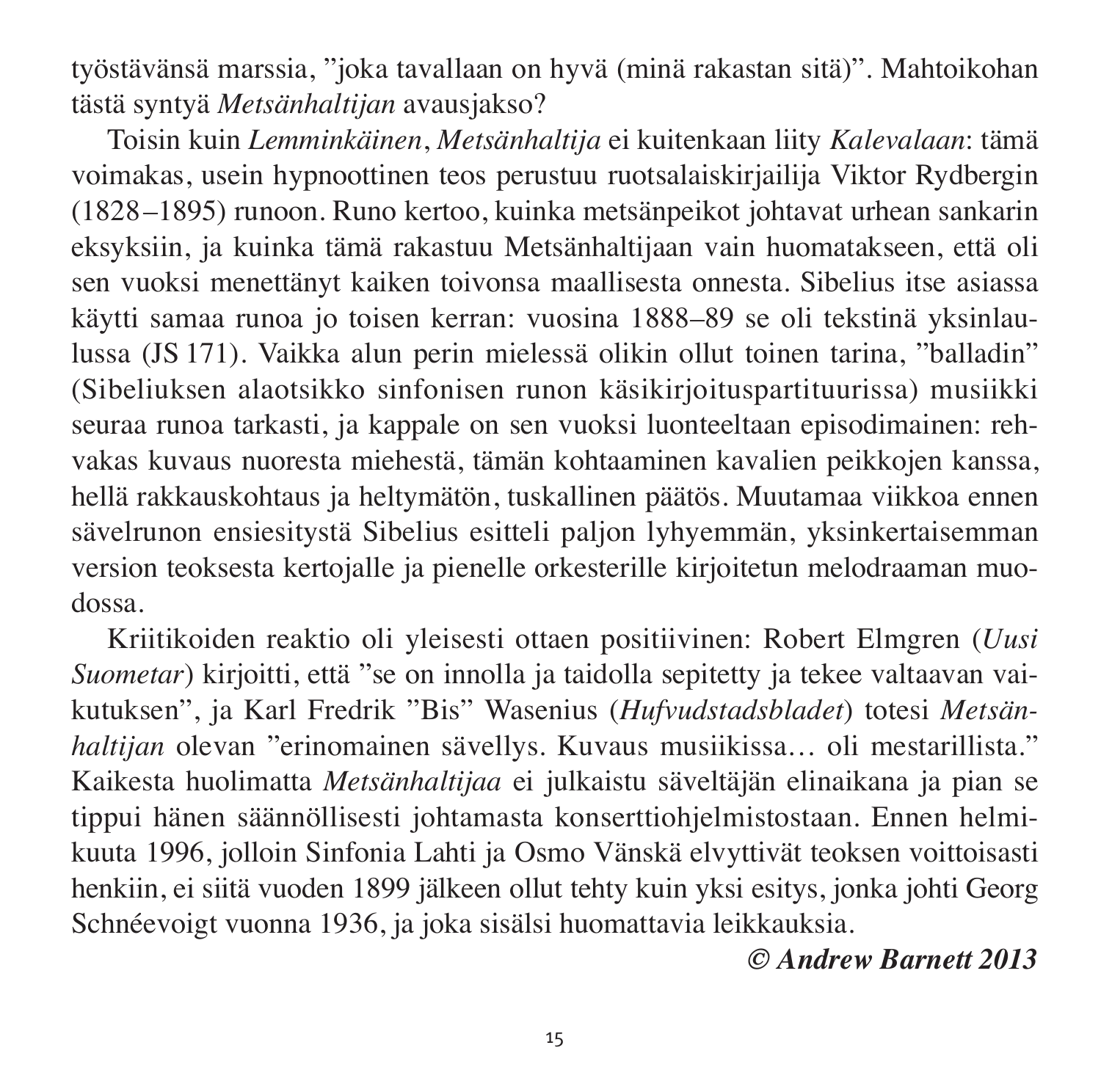**Sinfonia Lahti** kehittyi yhdessä Osmo Vänskän (ylikapellimestari 1988–2008) kanssa yhdeksi Euroopan merkittävistä orkestereista. Jukka-Pekka Saraste toimi vuosina 2008–11 orkesterin taiteellisena neuvonantajana, ja syksyllä 2011 Okko Kamu aloitti kautensa orkesterin ylikapellimestarina. Vuodesta 2000 lähtien orkesterin koti on ollut puinen Sibeliustalo, jonka pääsalin kansainvälisesti kiitetyn akustiikan on suunnitellut Artec Consultants Inc, New York. Orkesteri on tehnyt BIS-levymerkille monia menestyksekkäitä levy tyksiä, joista se on saanut useita kan sain välisiä levypalkintoja (mm. Grand Prix du Disque 1993, *Gramo phone* Award 1991 ja 1996, Cannes Classical Award 1997 ja 2001, Midem Classical Award 2006 ja Diapason d'Or de l'Année 2011). Orkesteri on saanut levy tyksistään myös kolme platinalevyä ja useita kulta levyjä, mm. Sibeliuksen viulukon serton alkuperäis version sisäl tävästä levystään (1992).

Orkesteri on esiintynyt lukuisilla musiikkifestivaaleilla, mainittakoon BBC Proms Lontoossa ja Valkeat yöt -festivaali Pietarissa. Orkesteri on esiintynyt myös mm. Amsterdamin Concertgebouw'ssa, Wienin Musikvereinissa, Berliinin filharmoniassa ja Buenos Airesin Teatro Colónissa, ja lisäksi se on on tehnyt konserttivierailuja mm. Espanjaan, Japaniin, Saksaan, Yhdysvaltoihin ja Kiinaan. Japanilaiset kriitikot valitsivat Tokiossa esitetyn Sibeliuksen *Kullervon* vuoden 2003 parhaaksi klassisen musiikin esitykseksi Japanissa. Sinfonia Lahti järjestää Sibeliustalossa joka vuosi syyskuussa kansainvälisen Sibelius-festivaalin.

*Lisätietoja: www.sinfonialahti. fi*

Vaativaksi ja loistavaksi kuvattu (*The New York Times*) **Osmo Vänskä** tunnetaan kiitetyistä tulkinnoistaan niin perinteisen ohjelmiston, nykymusiikin kuin Pohjoismaisten teosten parissa. Vuosina 2003–13 Minnesotan orkesterin taiteellisena johtajana toiminut Vänskä on kansainvälisesti kysytty vierailukapellimestari saaden poikkeuksellista tunnustusta työstään monien maailman ykkösluokan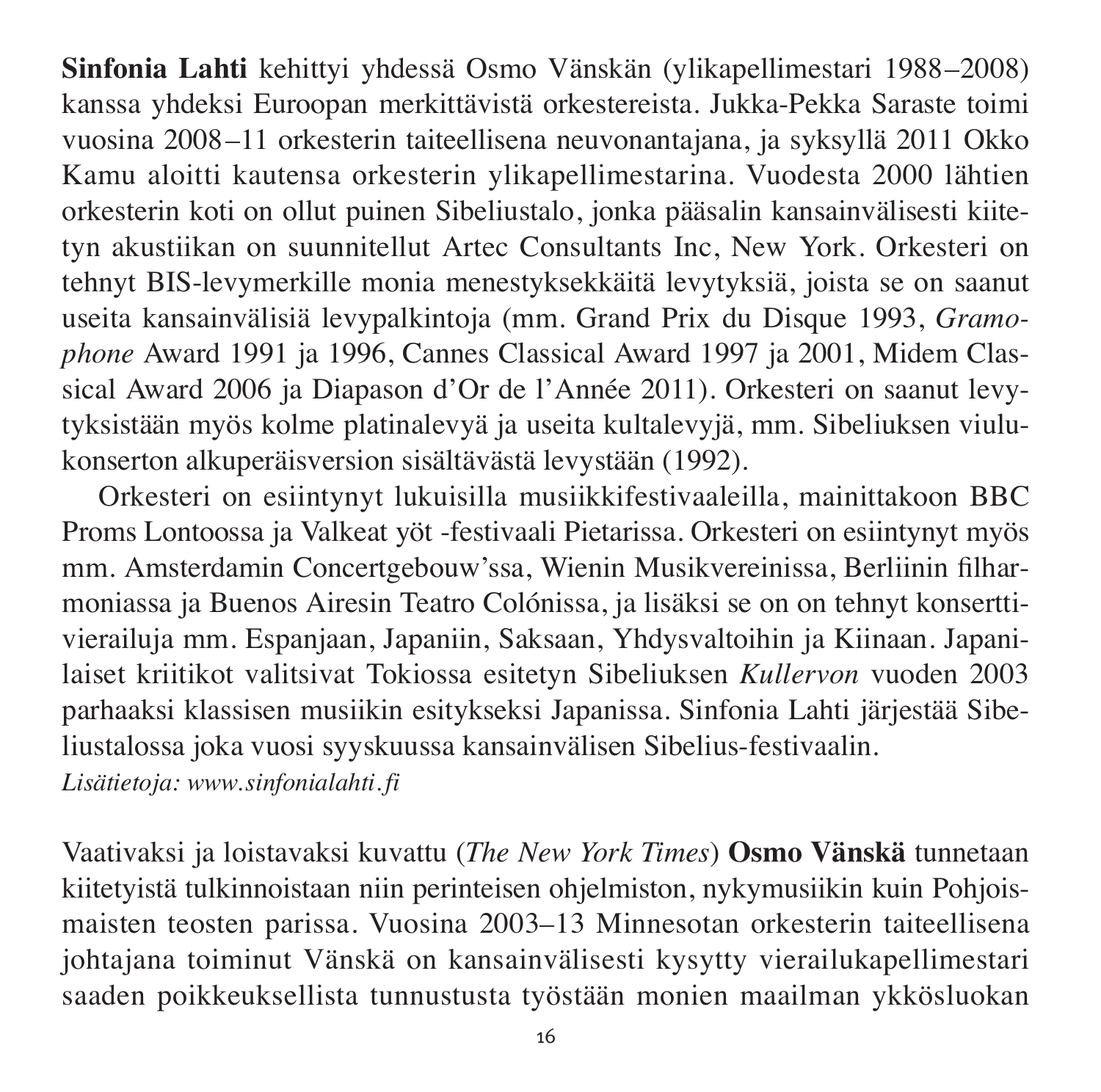orkesterien, mm. Chicagon sinfoniaorkesterin, New Yorkin, Lontoon, Berliinin ja Tšekin filharmonisten orkesterien sekä Yomiuri Nippon sinfoniaorkesterin kanssa. Hänellä on myös säännöllinen yhteistyö Mostly Mozart -festivaalin (New York) ja BBC Promsin kanssa.

Vänskä sai mainetta levytystaiteilijana Sinfonia Lahden kanssa tekemästään, virstanpylvääksi muodostuneesta Sibelius-syklistä, jota *Gramophonessa* kuvattiin "hienoimmaksi kartoitukseksi kolmeen vuosikymmeneen". Hänen lukuisat levy tyksensä BIS-levymerkille ovat saaneet ylistäviä arvioita, mitä todistavat myös Grammy-ehdokkuudet Beethovenin yhdeksännen sinfonian sekä Sibeliuksen toisen ja viidennen sinfonian levytyksistä, kummatkin Minnesotan orkesterin kanssa; vuonna 2014 hänen Minnesotassa tekemänsä levytys Sibeliuksen ensim mäisestä ja neljännestä sinfoniasta voitti Grammy-palkinnon.

Vänskä opiskeli orkesterinjohtoa Sibelius-Akatemiassa Helsingissä ja voitti vuonna 1982 Besançonin kansainvälisen nuorten kapellimestarien kilpailun. Toi miessaan Sinfonia Lahden ylikapellimestarina (1988–2008, kunniakapellimestari 2008–) hän nosti orkesterin kansainvälistä profiilia menestyksekkäiden kiertueiden ja levytysten myötä. Hän on toiminut myös BBC:n skottilaisen sinfonia orkes terin ylikapellimestarina ja Islannin sinfoniaorkesterin taiteellisena johta jana. Vänskä aloitti uransa muusikkona klarinetistina, ja viime vuosina hän on jälleen palannut myös klarinetinsoiton pariin esiintyen mm. hiljattain ilmestyneellä, Kalevi Ahon kamarimusiikkia sisältävällä levyllä.

Vänskä on saanut Royal Philharmonic Society Awardin, *Musical American* myöntämän Vuoden kapellimestari 2005 -palkinnon ja Finlandia-säätiön myöntämän Arts and Letters -palkinnon. Kunniatohtorin arvon hänelle ovat myöntäneet Glasgow'n yliopisto ja Minnesotan yliopisto.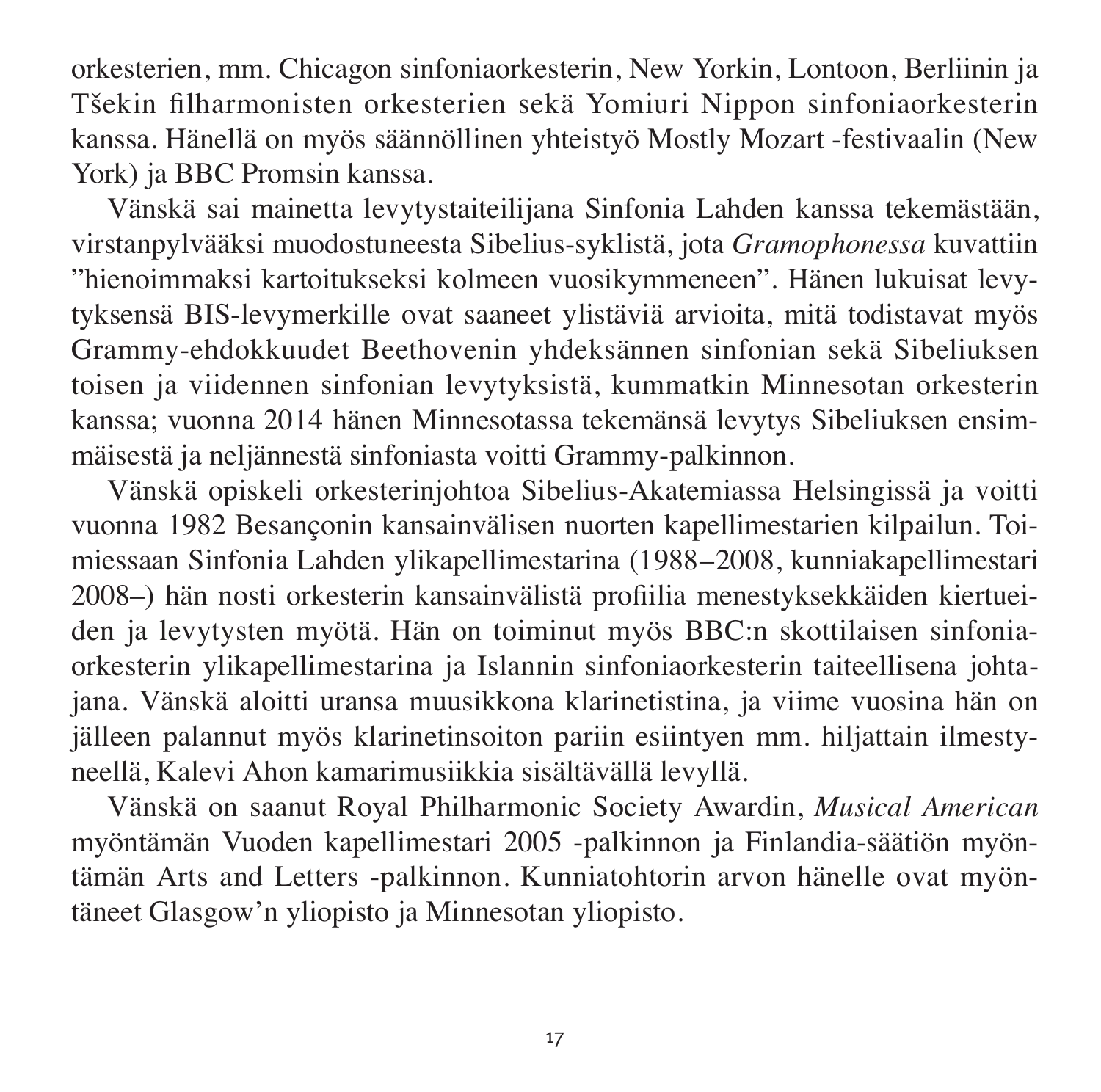## **"Ich finde, dass wir Finnen uns nicht schämen sollten, etwas mehr Stolz zu zeigen … Lemminkäinen ist genauso gut wie der edelste Herzog. Er ist ein Aristokrat, zweifelsohne ein Aristokrat!" –** *Jean Sibelius*

Man kennt Finnlands bedeutendsten Komponisten Jean Sibelius (1865–1957) vor allem aufgrund seiner sieben Symphonien und des Violinkonzerts, doch zu seinem umfangreichen und breitgefächerten Schaffen gehört auch eine beeindruckende Reihe Symphonischer Dichtungen. Die Werke auf dieser CD wurden in den 1890er Jahren komponiert – noch vor seiner Ersten Symphonie und zu einer Zeit, als Finnland, damals ein autonomes Großfürstentum des russischen Reiches, seine Freiheit in vielerlei Hinsicht eingeschränkt sah.

Die Inspiration für die *Lemminkäinen-Suite* entstammt dem finnischen Nationalepos Kalevala. Dieses von Elias Lönnrot zusammengestellt Gedicht erschien erstmals 1835 (eine überarbeitete Ausgabe folgte 1849) und hatte Einfluss auf viele Schichten der finnischen Gesellschaft. Als die Russen Finnlands Autonomie untergruben, wurde das *Kalevala* zu einem bedeutenden Symbol der nationalen Identität; für Sibelius erwies sich das Gedicht als eine nachhaltige Inspirations quelle. In den 1890er Jahren stellte die Musik Wagners einen weiteren wichtigen Einfluss dar. Sibelius' Lehrer in Helsinki, Martin Wegelius, war ein glühender Wagnerianer, und während seiner Studienjahre in Berlin und Wien hatte Sibelius selber einige Wagner-Opern gehört. Im Jahr 1893 nahm er ein auf *Kalevala*-Motiven basierendes Opernprojekt mit dem Titel *Veneen luominen* (*Der Boots bau*) in Angriff. Im Sommer 1894 verbrachte er einige Zeit in München und Bayreuth, wo er sich in Wagners Musik vertiefte, und im Juli schrieb er an seine Frau Aino nach Hause, er hege Pläne zu einer weiteren Oper, in der es um einen treu losen Studenten im 17. Jahrhundert gehe. Offensichtlich wurden diese Projekte durch das Wagner-Erlebnis angeregt, obschon Sibelius oft zu leugnen suchte,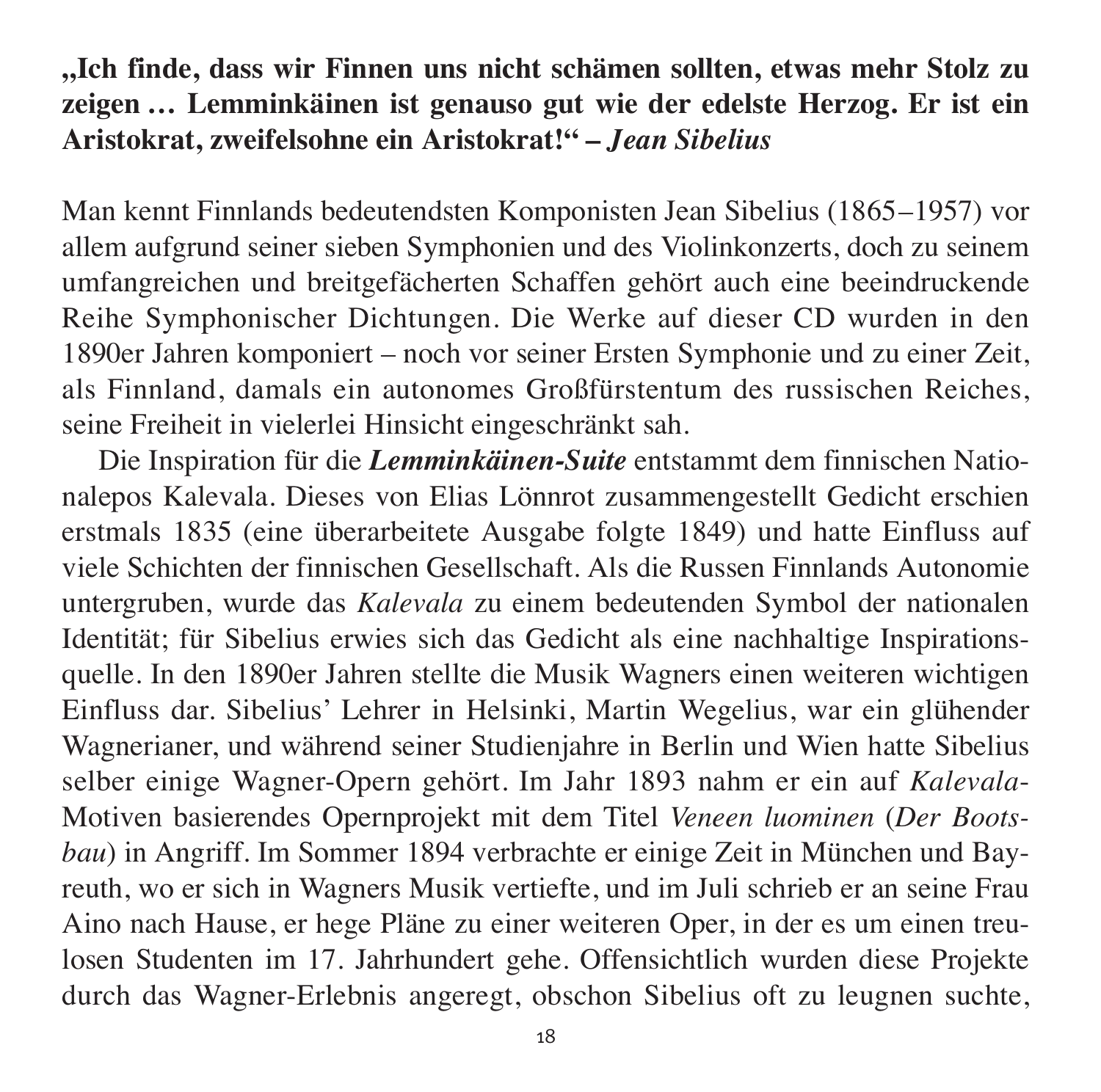dass die Musik des Deutschen ihn je besonders interessiert habe. Sibelius scheint *Veneen luominen* bis August 1894 als realisierbar betrachtet zu haben, danach geriet das Projekt ins Stocken.

Die Arbeit, die Sibelius in seine verworfene Oper gesteckt hatte, war gleich wohl nicht verschwendet, denn viele der musikalischen Ideen gingen in die *Lem minkäinen-Suite* ein. Am 19. August 1894 schrieb er an Aino: ...Ich habe, musikalisch gesprochen, mein altes Ich wiedergefunden … in Wirklichkeit bin ich ein Tonmaler und Dichter. Liszts Einstellung zur Musik ist jene, der ich am nächsten stehe. Daher mein Interesse für die symphonische Dichtung." Liszt – oder, so könnte man im Nachhinein hinzufügen, Dvořák (dessen vier Symphonische Dichtungen nach *Kytice*, einem "Blumenstrauß aus Volkssagen" von Karel Jaromír Erben, ebenfalls 1896 entstanden) oder sogar Smetana (*Má vlast*, 1874–79).

Sibelius' viersätzige Suite Symphonischer Dichtungen konzentriert sich auf die Geschichte eines *Kalevala*-Helden, den man mit Don Juan, Siegfried oder Achilles vergleichen könnte: der junge, draufgängerische Lemminkäinen. Sibelius hält hier nicht strikt an die narrative Abfolge der Ereignisse, stattdessen konzentriert er sich darauf, die Grundstimmung der Erzählung zu evo zieren. Seine Arbeit an diesem Werk in den Jahren 1895/96 ist vor dem Hintergrund des künstlerischen Klimas in Helsinki zu sehen, wo gerade der Symbolismus en vogue war – etwa die Gemälde von Künstlern wie Arnold Böcklin und Magnus Enckell mit ihren Schwänen, mit Wasser und Tod, trostlosen Stimmungen und jenseitigen Farbtönen.

*Lemminkäinen und die Mädchen auf der Insel* basiert auf Ereignissen, die in Rune 29 des *Kalevala* geschildert werden. Der forsche junge Lemminkäinen lenkt sein Boot zu einer Insel, auf der gerade die Männer fehlen. Er genießt mit den alleingelassenen Frauen verschiedene amouröse Abenteuer, bevor ihn die Rück kehr und drohende Rache der Männer zur Flucht zwingt. Der rund fünf -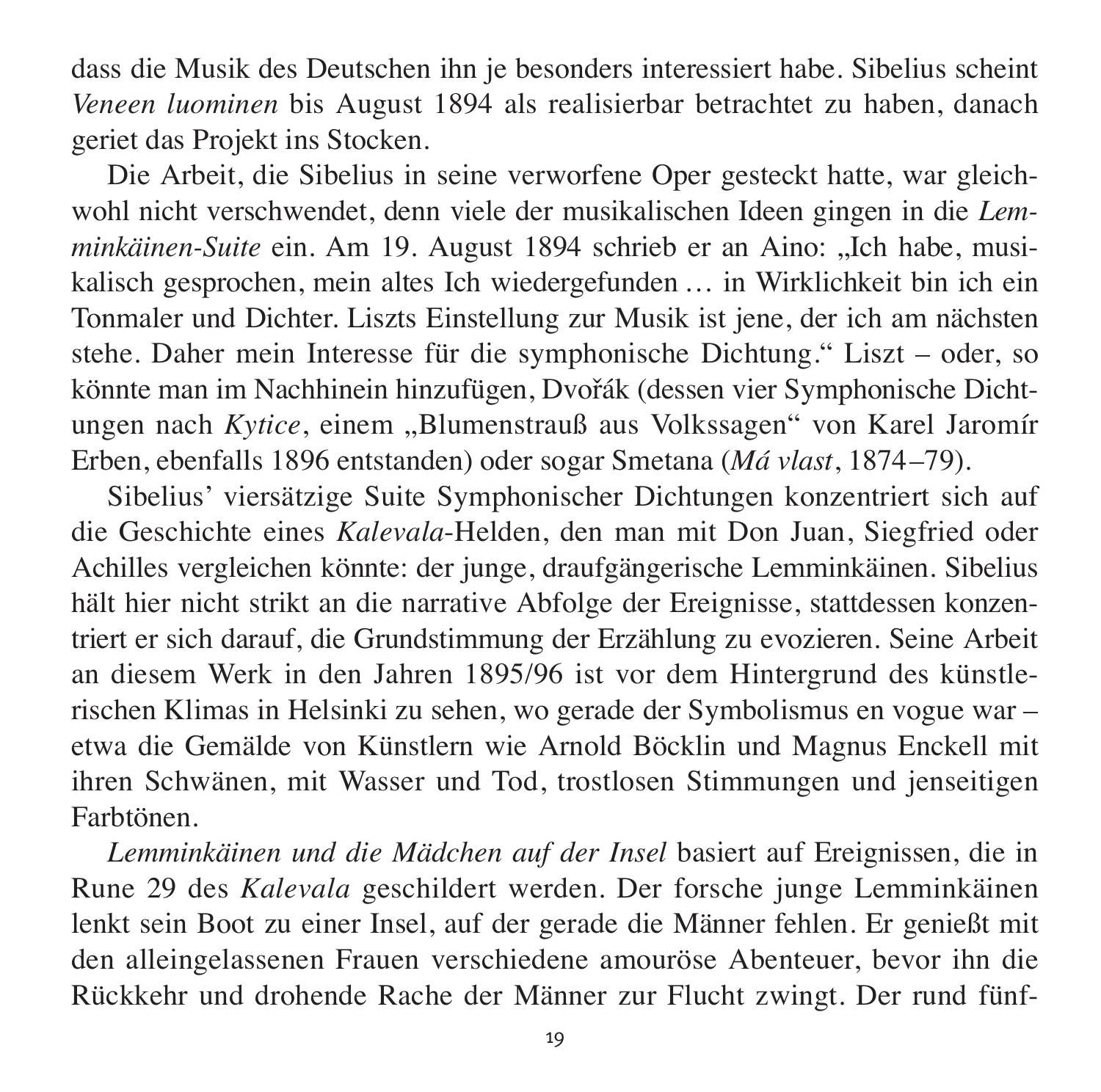zehn minütige Satz ist thematisch reich und vielfältig, und sein großer Höhepunkt entwickelt sich aus einem beeindruckend langen, gleichmäßigen Crescendo.

Die beiden Binnensätze der Suite sind düster und atmosphärisch dicht, ihr Charakter aber könnte unterschiedlicher kaum sein. *Der Schwan von Tuonela* wurde aus der Ouvertüre zu Veneen luominen entwickelt, und die Erstausgabe der Symphonischen Dichtung enthielt die folgende plastische Schilderung: "Tuonela, das Reich des Todes – die Hölle der finnischen Mythologie –, ist von einem breiten Fluss mit schwarzem Wasser und reißendem Lauf umgeben, auf dem der Schwan von Tuonela majestätisch und singend dahinzieht." Der Satz enthält eine Partie für Solo-Englischhorn, die aus einem Solokonzert stammen könnte. *Der Schwan von Tuonela* ist ein außergewöhnliches und hochoriginelles Beispiel orches traler Tonmalerei in dunklen, aber lebhaften Farben, das oft als eigen ständiges Konzertstück aufgeführt wird.

*Lemminkäinen in Tuonela* ist von dramatischem Charakter und voller Kontraste in Sachen Dynamik und Tempo. In den Außenteilen gibt es ausgedehnte Streichertremolo-Passagen, die einen unentwegten Welleneffekt erzeugen. Der a-moll-Mittelteil (*Molto lento*) entwirft eine zauberische Stimmung; geteilte Streicher spielen *ppp* über einem fast unmerklichen Wirbel der Kleinen Trommel. Die *Kalevala*-Episode, auf der der Satz basiert (Rune 15), schildert, wie Lemminkäinens Mutter nach ihrem Sohn sucht, der am heiligen Fluss Tuonelas in einen Hinterhalt gelockt und getötet wurde. Sein zerstückelter Körper wurde in den Fluss geworfen; die magischen Kräfte seiner Mutter aber erwecken ihn wieder zum Leben.

In der Partitur von *Lemminkäinen zieht heimwärts* heißt es: "Von einer langen Reihe von Kriegen und Kämpfen erschöpft, entschließt sich Lemminkäinen, sein Heim wieder aufzusuchen. Er verwandelt seine Sorgen und Bekümmernisse in Streitrosse und begibt sich auf den Weg. Nach einer an Abenteuern reichen Fahrt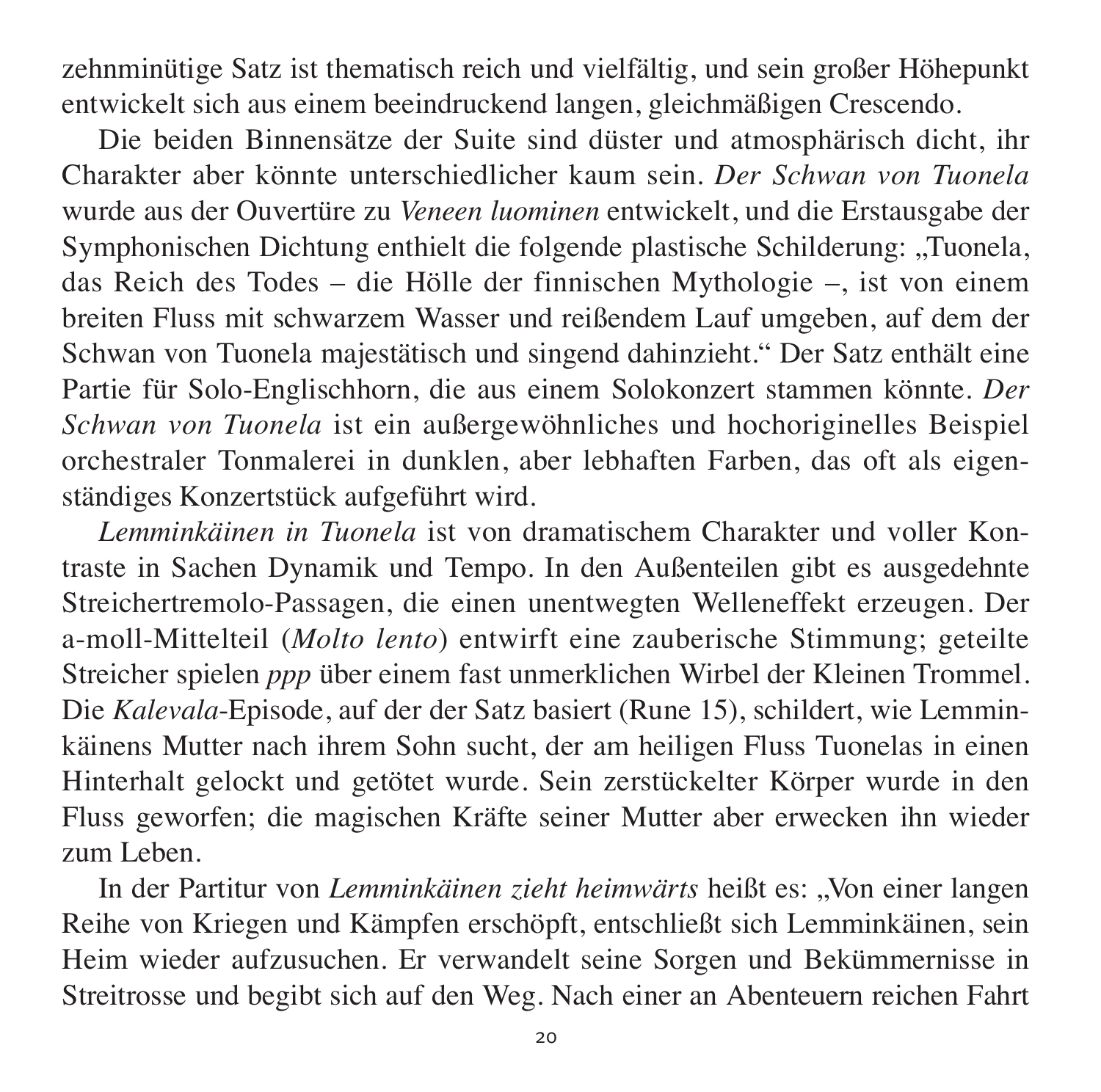gelangt er endlich in sein Heimatland, wo er die Stellen wiederfindet, welche so voll an Erinnerungen an seine Kindheit sind." In nie nachlassendem Tempo va riiert und entwickelt Sibelius sein Material.

Sibelius dirigierte die Uraufführung der Suite in der Originalfassung am 13. April 1896 in Helsinki. Mit Ausnahme des einflussreichen Kritikers Karl Flodin, der die lange Dauer der Suite monierte, waren Rezensenten und Publikum positiv beeindruckt. Der Komponist Oskar Merikanto schrieb in *Päivälehti*: ... Jeder Satz wurde mit warmem, begeistertem Applaus quittiert, und am Ende des Konzerts erschollen endlose Bravo-Rufe; der Komponist musste immer wieder auf die Bühne kommen, um den aufrichtigen Dank und die Glückwünsche des Publi kums entgegenzunehmen". Sein Kollege Erkki Melartin schrieb in einem privaten Brief: "Nie hatte mich eine Musik so berührt wie diese". Am 1. November 1897 Sibelius präsentierte eine überarbeitete Fassung der gesamten Suite, die auf ähnliche Reaktionen stieß (Melartin: "eine solche Begeisterung habe ich lange nicht gesehen oder gehört", *Uusi Suometar*: "hinterließ einen großartigen Eindruck"; dagegen Flodin: "rein pathologisch ... solche Musik betrübt mich, sie macht mich unglücklich, zerrissen und apathisch"). Im Jahr 1900 wurden *Der Schwan von Tuonela* und *Lemminkäinen zieht heimwärts* erneut überarbeitet (*Lemminkäinen zieht heimwärts* wurde dabei beträchtlich verkürzt); im Jahr darauf wurden beide Sätze veröffentlicht. Die beiden anderen Sätze blieben fast vierzig Jahre lang unberührt, bis Sibelius sie 1939 schließlich ebenfalls über arbeitete.

Fast genau ein Jahr vor der Uraufführung der *Lemminkäinen-Suite* war eine andere große programmatische Symphonische Dichtung uraufgeführt worden: *Skogsrået* (*Die Waldnymphe*). Auch sie lässt deutlich den Einfluss Wagners er kennen, und es ist gut möglich, dass Teile des Materials ebenfalls den Opernprojekten entstammen. Forscher wie Tuija Wicklund (der *Skogsrået* für die 2006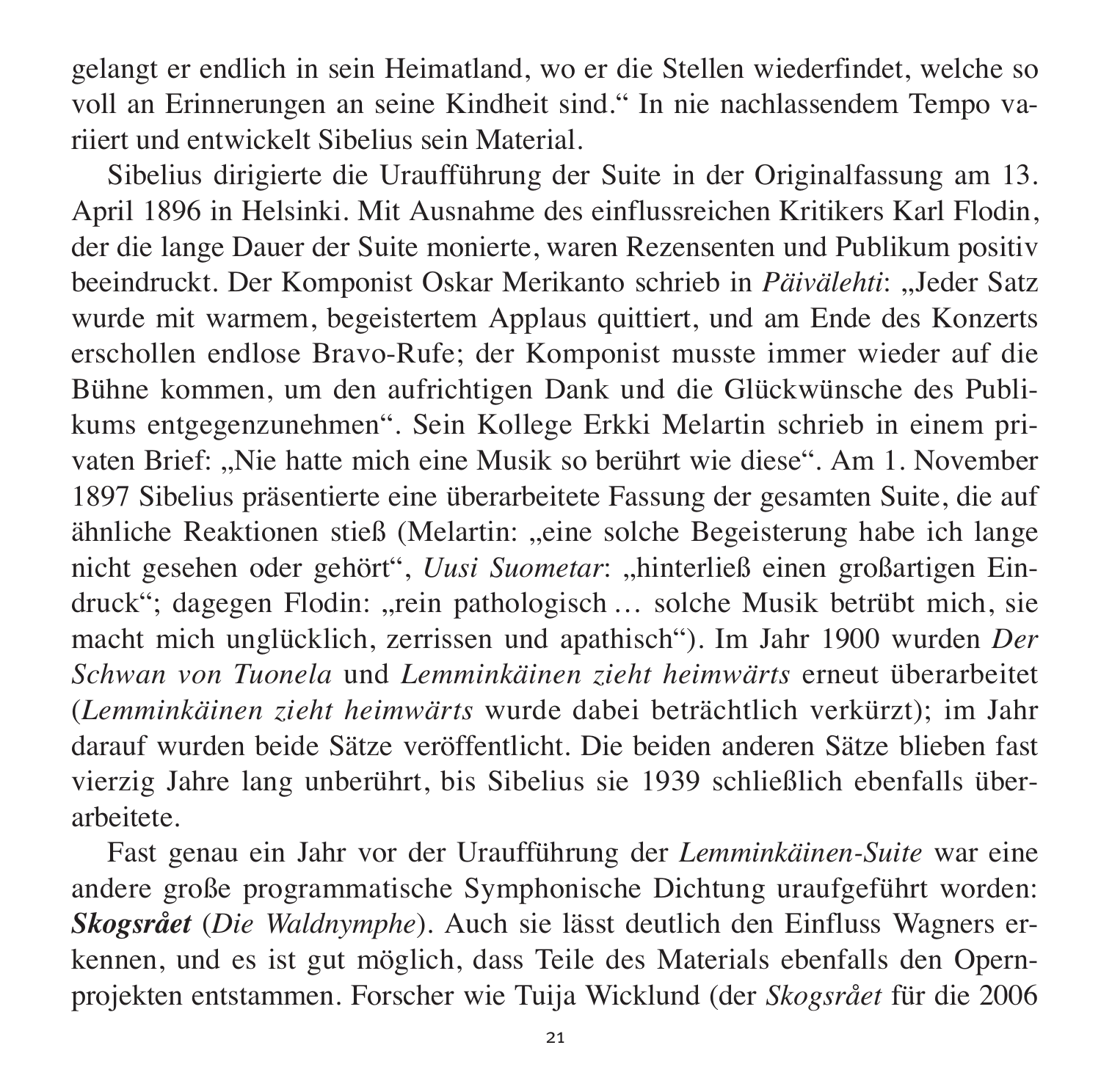bei Breitkopf & Härtel erschienene und bei dieser Einspielung verwendete Gesamt ausgabe [JSW] ediert hat), Veijo Murtomäki und Tuomas Kinberg heben hervor, dass sich "der literarische Inhalt von Sibelius' neuer Oper [die Geschichte des treu losen Studenten] mit den gleichen Ideen beschäftigt wie *Skogsrået*: Liebe, ge fährliches Verlangen und Strafe" (Wicklund). Sibelius umriss die Handlung der Oper in einem Brief an Aino vom 28. Juli; sie enthielt zudem einen Trauerzug, für den der Schlussabschnitt von *Skogsrået* sehr angemessen erscheint. In einem weiteren Brief (10. August) spricht Sibelius von der Arbeit an einem Marsch, der "auf seine Art gut ist (ich jedenfalls mag ihn)". Könnte dies der Anfang von *Skogs rået* geworden sein?

Anders als *Lemminkäinen* aber bezieht sich *Skogsrået* nicht auf ein *Kalevala*-Motiv: Dieses mächtige, oftmals hypnotische Werk basiert auf einem Gedicht des schwedischen Schriftstellers Viktor Rydberg (1828–1895), das davon erzählt, wie ein schneidiger Held im Wald von Zwergen in die Irre geführt wird; er verliebt sich in eine Waldnymphe, nur um zu erkennen, dass er damit jede Hoffnung auf weltliches Glück verwirkt hat. Tatsächlich hat Sibelius dieses Gedicht hier zum zweiten Mal benutzt: Bereits 1888/89 hatte er es in einem Sololied vertont (JS 171). Auch wenn sie ursprünglich mit einer anderen Erzählung vor Augen ge schrieben wurde, folgt die Musik der "Ballade" (wie Sibelius die Symphonische Dichtung im Partiturautograph ursprünglich nannte) dem Gedicht eng und ist daher von episodischer Anlage: ein großspuriges Portrait des jungen Mannes, seine Begegnung mit den arglistigen Zwergen, eine zarte Liebesszene und der unerbittliche, erschütternde Schluss. Einige Wochen vor der Uraufführung präsentierte Sibelius eine erheblich kürzere, vereinfachte Bearbeitung in Gestalt eines Melodrams für Sprecher und kleines Orchester.

Die Resonanz der Kritik war im Wesentlichen positiv: Robert Elmgren (*Uusi Suometar*) schrieb, dass das Werk "mit Enthusiasmus und Geschick komponiert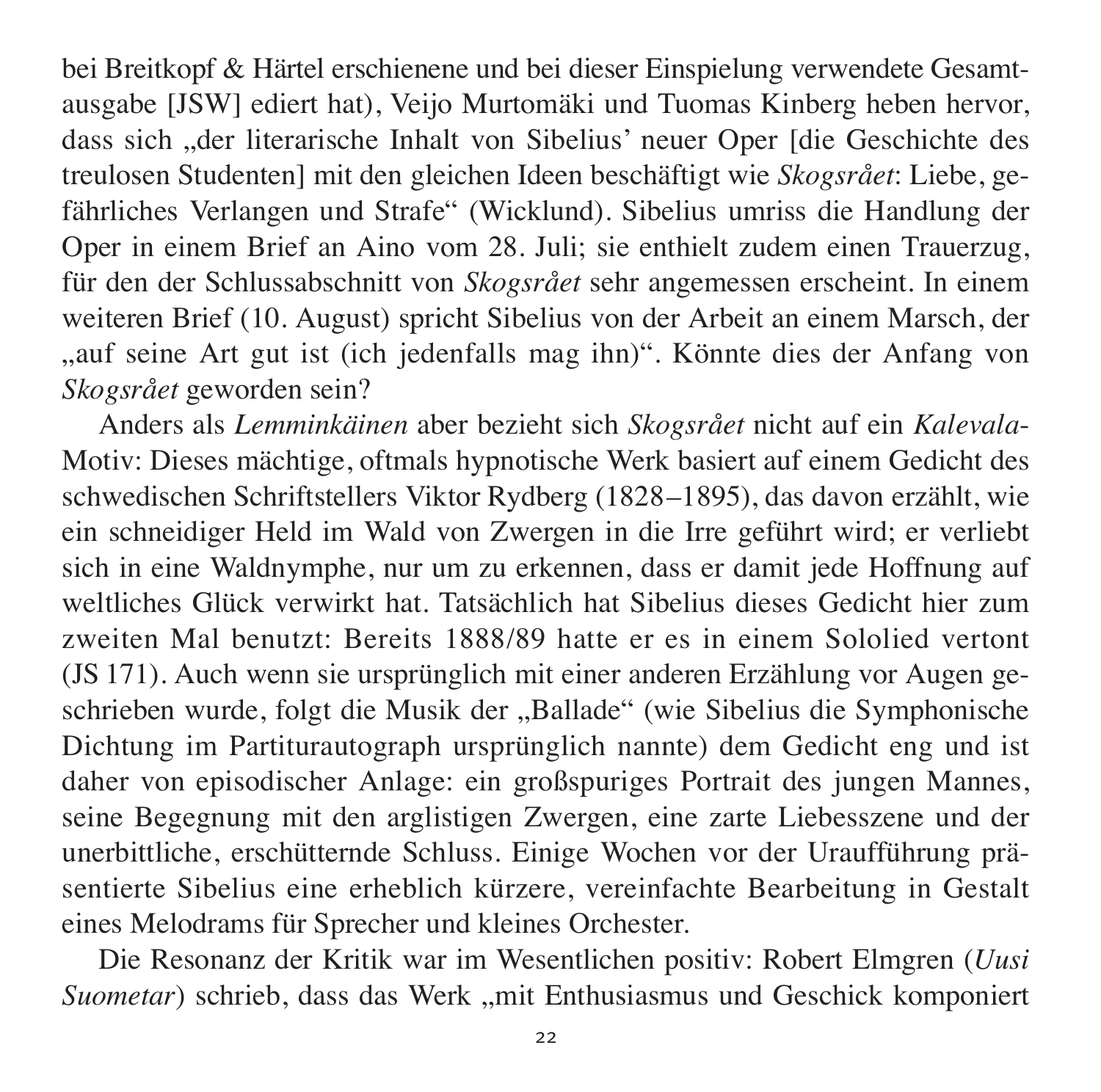wurde und einen überwältigenden Eindruck machte", und Karl Fredrik "Bis" Wasenius (*Hufvudstadsbladet*) bemerkte, *Skogsrået* sei "ein ausgezeichnetes Werk. Die musikalischen Schilderungen … waren meisterlich". Gleichwohl blieb *Skogs rået* zu Lebzeiten des Komponisten unveröffentlicht und gehörte schon bald nicht mehr zu dem regelmäßig von ihm dirigierten Repertoire. Zwischen 1899 und Februar 1996, als das Werk durch das Lahti Symphony Orchestra und Osmo Vänskä eine triumphale Auferstehung erlebte, fand nur eine einzige, zudem erheb lich gekürzte Aufführung statt: 1936 durch Georg Schnéevoigt.

#### *© Andrew Barnett 2013*

Das **Lahti Symphony Orchestra** (Sinfonia Lahti) hat sich unter der Leitung von Osmo Vänskä (Chefdirigent von 1988–2008) zu einem der angesehensten Orches ter Europas entwickelt. Jukka-Pekka Saraste war Künstlerischer Berater des Orches ters in den Jahren 2008–11; im Herbst 2011 trat Okko Kamu das Amt des Chefdirigenten an. Das Orchester residiert seit 2000 in der aus Holz erbauten Sibelius-Halle (deren international gerühmte Akustik von Artec Consultants, New York, konzipiert wurde). Das Lahti Symphony Orchestra hat zahlreiche heraus ragende CDs bei BIS vorgelegt, für die es mit zwei *Gramophone* Awards, dem Grand Prix du Disque der Académie Charles Cros, zwei Cannes Classical Awards, einem Midem Classical Award und einem Diapason d'or de l'année ausgezeichnet wurde. Das Orchester hat drei Platin- sowie mehrere Goldene Schallplatten erhalten, u.a. für die Einspielung der Originalfassung von Sibelius' Violinkonzert (1992) sowie für "Finnish Hymns". Das Orchester hat bei zahlreichen Festivals gespielt (u.a. bei den BBC Proms in London und den Weißen Nächten in St. Petersburg) sowie in Amsterdam, im Wiener Musikverein, in der Berliner Philharmonie und im Teatro Colón in Buenos Aires. Konzertreisen haben es nach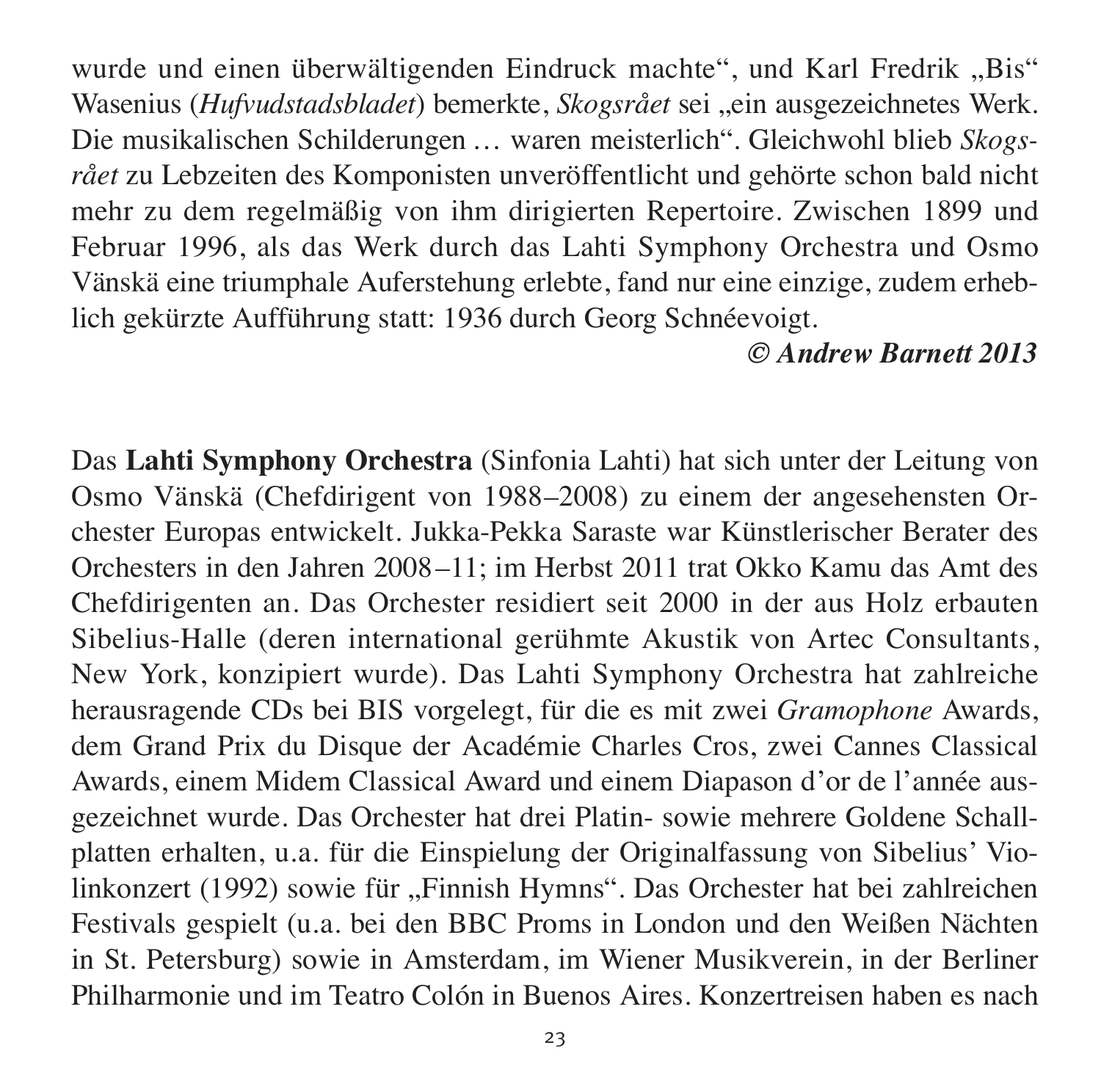Deutschland, Russland, Spanien, Japan, China und in die USA geführt; im Jahr 2003 wurde die Aufführung von Sibelius' *Kullervo* von japanischen Musikkritikern zum besten klassischen Konzert des Jahres gewählt. Alljährlich im September veranstaltet das Lahti Symphony Orchestra in der Sibelius-Halle ein internationales Sibelius-Festival.

*Für weitere Informationen besuchen Sie bitte www.sinfonialahti. fi*

Osmo Vänskä, von der *New York Times* als "anspruchsvoll und überschäumend" gefeiert, wird für seine fesselnden Interpretationen des traditionellen, zeitgenössischen und nordeuropäischen Repertoires geschätzt. Er war von 2003 bis 2013 Musikalischer Leiter des Minnesota Orchestra und ist ein international vielgefragter Gastdirigent, der sich für seine Arbeit mit führenden Orchestern – Chicago Symphony Orchestra, New York Philharmonic Orchestra, London Philharmonic Orchestra, Berliner Philharmoniker, Tschechische Philharmonie, Yomiuri Nippon Symphony Orchestra u.a. – große Anerkennung erworben hat. Darüber hinaus ist er regelmäßig beim Mostly Mozart Festival in New York und den BBC Proms zu Gast.

Mit dem Lahti Symphony Orchestra hat er einen maßstabsetzenden Sibelius-Zyklus eingespielt, der von der Fachzeitschrift *Gramophone* als "der beste Überblick der letzten drei Jahrzehnte" bezeichnet wurde. Seine zahlreichen Aufnahmen für BIS stoßen auf begeistertes Echo, wie die Grammy-Nominierungen für Ein spielungen von Beethovens Neunter bzw. Sibelius' Zweiter und Fünfter Symphonie, jeweils mit dem Minnesota Orchestra, bezeugen; 2014 erhielt er für seine Auf nahme von Sibelius' Erster und Vierter Symphonie mit dem Minnesota Orchestra einen Grammy Award.

Vänskä studierte Dirigieren an der Sibelius-Akademie in Helsinki und gewann 1982 den 1. Preis bei der International Young Conductor's Competition in Be -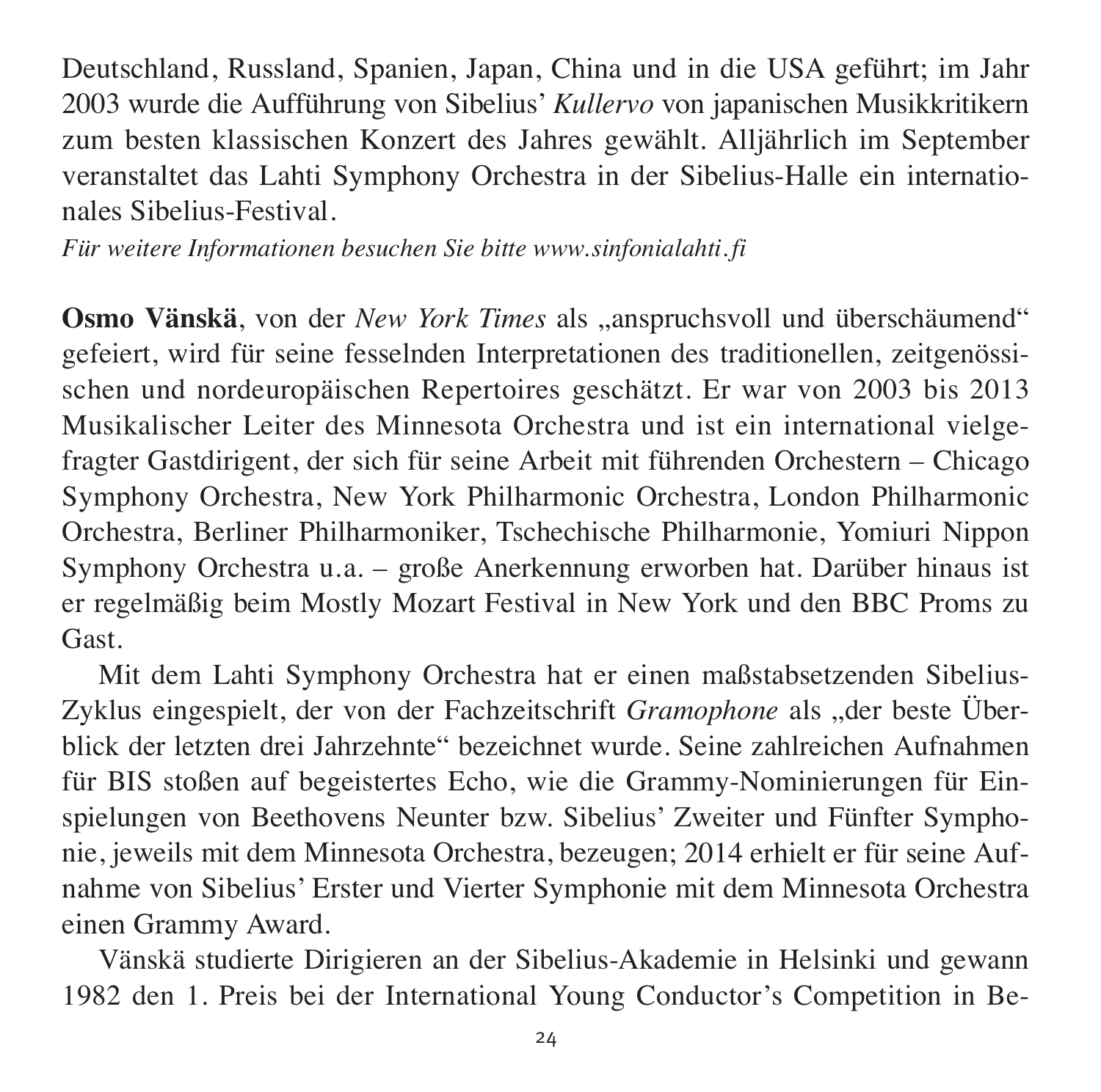sançon. Während seiner Amtszeit als Chefdirigent des Lahti Symphony Orchestra (1988 bis 2008) begründete er mit erfolgreichen Tourneen und zahlreichen Einspie lungen dessen internationale Reputation. Außerdem war er Chefdirigent des BBC Scottish Symphony Orchestra und Musikalischer Leiter des Iceland Symphony Orchestra. Seine musikalische Laufbahn begann er als Klarinettist; in den letzten Jahren hat er sich wieder der Klarinette zugewandt und u.a. eine SACD mit Kammermusik von Kalevi Aho eingespielt.

Vänskä wurde mit dem Royal Philharmonic Society Award, dem Conductor of the Year Award 2005 von *Musical America* und dem Arts and Letters Award der Finlandia Foundation ausgezeichnet; darüber hinaus ist er Ehrendoktor der University of Glasgow und der University of Minnesota.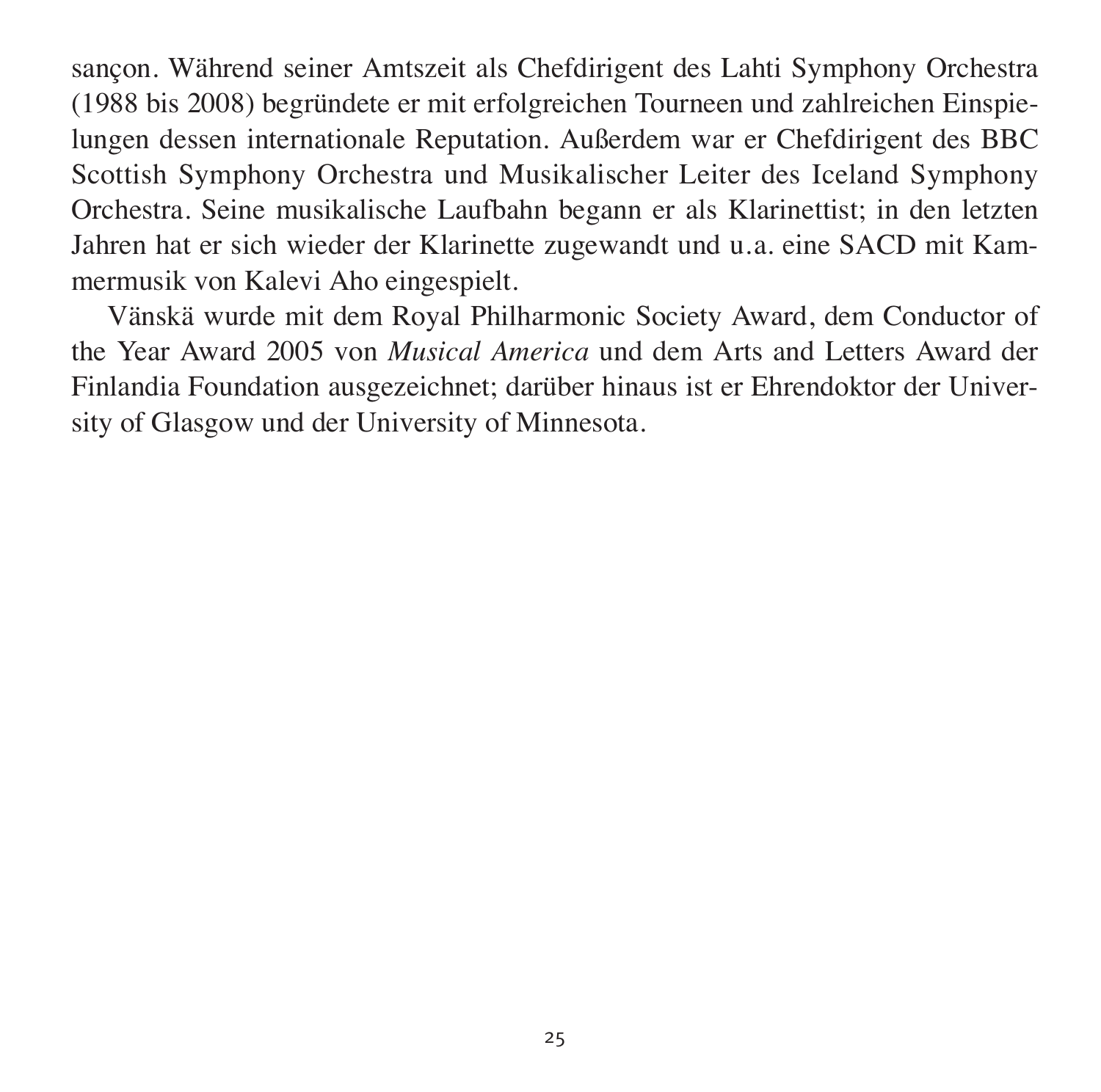**« Je pense que nous, les Finlandais, ne devrions pas avoir honte de montrer de la fierté de nous… Lemminkäinen est juste aussi bon que le plus noble des comtes. C'est un aristocrate, indiscutablement un aristocrate ! »** 

**–** *Jean Sibelius*

Principal compositeur de la Finlande, Jean Sibelius (1865–1957) est surtout connu pour ses sept symphonies et son concerto pour violon mais sa production aussi étendue que large, comprend une série imposante de poèmes symphoniques. Les œuvres sur ce disque datent des années 1890 – avant la composition de sa première symphonie et à une époque où la Finlande, alors grand duché autonome de l'empire russe, voyait sa liberté réduite sur plusieurs plans.

C'est le *Kalevala*, l'épopée nationale finlandaise, qui a fourni l'inspiration pour la *Suite de Lemminkäinen*. Compilé par Elias Lönnrot, ce poème fut publié en 1835 (une version révisée sortit en 1849) et eut des répercussions sur plusieurs couches de la société finlandaise. Comme les Russes érodaient l'autonomie de la Finlande, le *Kalevala* assuma une position importante comme symbole de l'identité nationale et, pour Sibelius, le poème s'est avéré une source renouvelée de moti vation. La musique de Wagner exerça une autre influence considérable sur lui. Martin Wegelius, professeur de Sibelius à Helsinki, avait été un ardent wagnérien et, au cours de ses années d'études à Berlin et Vienne, Sibelius avait entendu quelques opéras de Wagner. En 1893, Sibelius se mit à travailler sur un projet d'opéra basé sur le *Kalevala* nommé *Veneen luominen* (*La Construction du ba teau*). En été 1894, il passa du temps à Munich et à Bayreuth où il se plongea dans la musique de Wagner et, en juillet, il écrivit à sa femme Aino qu'il avait commencé à élaborer un second opéra racontant l'histoire d'un étudiant infidèle au cours du 17<sup>e</sup> siècle. Ces projets étaient clairement inspirés par Wagner quoique Sibelius ait souvent essayé de nier que la musique du compositeur allemand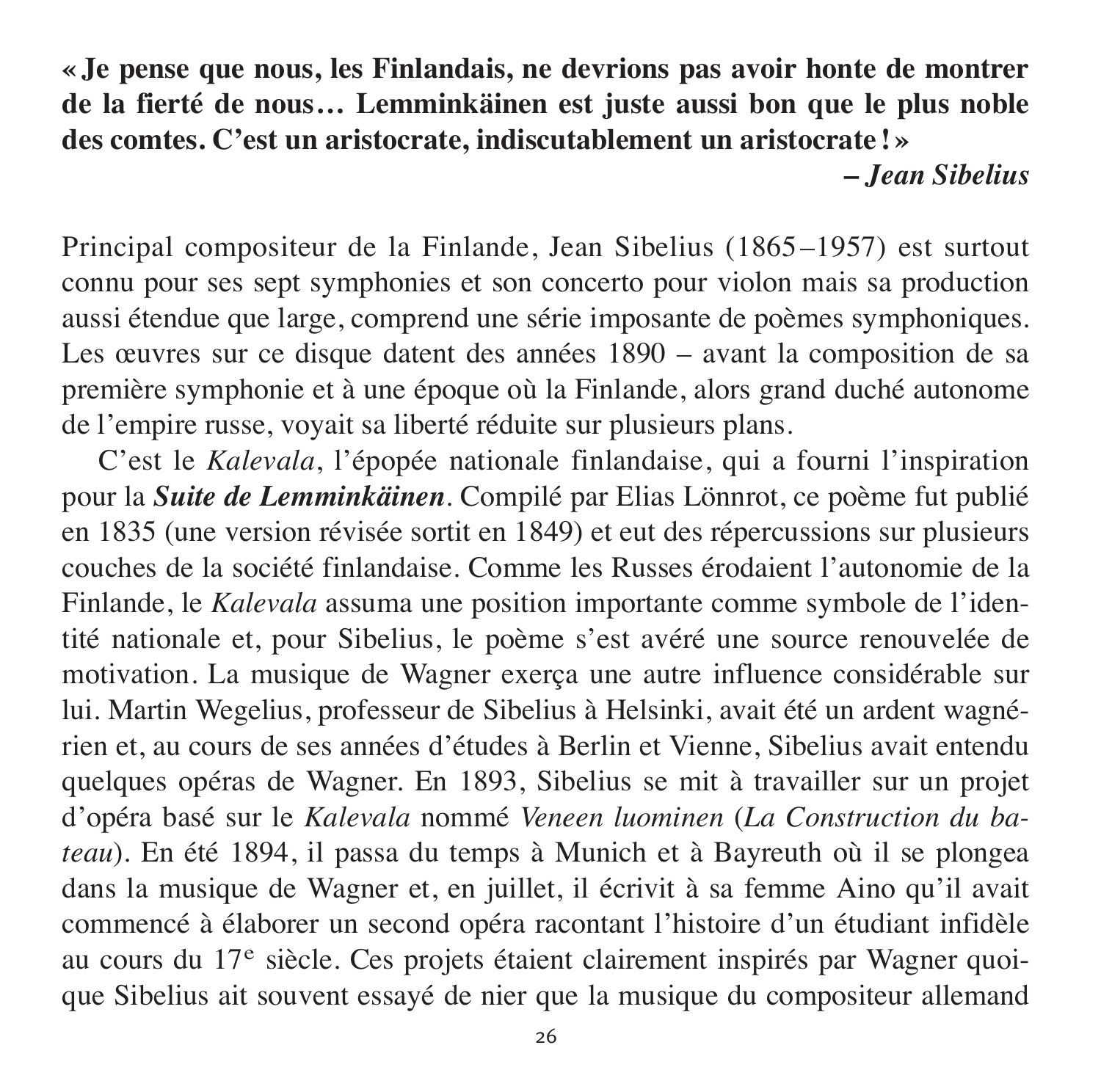l'eût jamais particulièrement intéressé. Il semble avoir cru *Veneen luominen* un projet viable jusqu'en août 1894, après quoi il délaissa peu à peu le travail.

L'effort investi dans son opéra abandonné ne fut cependant pas perdu car plusieurs des idées musicales furent transférées dans la *Suite de Lemminkäinen*. Il écrivit à Aino le 19 août 1894 : « Je me suis retrouvé, musicalement parlant… je suis vraiment un peintre et un poète des notes. L'opinion de Liszt sur la musique est celle dont je suis le plus proche. De là mon intérêt pour le poème symphonique. » Liszt – ou, pourrait-on ajouter en rétrospective, Dvořák (dont les quatre poèmes symphoniques basés sur *Kytice*, un « bouquet de ballades folkloriques », que Karel Jaromír Erben publia, datent aussi de 1896) ou même Smetana (*Má vlast*, 1874–79).

Les poèmes symphoniques en quatre mouvements de Sibelius mettent l'accent sur l'histoire de l'un des héros du Kalevala, le jeune téméraire Lemminkäinen – comparable à Don Juan, Siegfried ou Achille. Dans la suite, Sibelius ne suit pas strictement la chronologie des événements de l'histoire, se concentrant plutôt à évoquer l'atmosphère générale du récit. Son travail sur les pièces en 1895–96 devrait être vu en perspective du climat artistique d'Helsinki où le symbolisme – par exemple les tableaux d'artistes comme Arnold Böcklin et Magnus Enckell, avec leurs images de cygnes, d'eau et de mort, d'ambiances désolées et leurs co loris d'autre monde – était très à la mode.

*Lemminkäinen et les jeunes filles de l'île* repose sur des événements rapportés dans la rune 29 du *Kalevala*. Lemminkäinen, jeune et fringant, accoste sur une île dont le population masculine est au loin. Il connaît plusieurs aventures amoureuses avec les femmes avant de devoir fuir quand leurs maris retournent et cherchent vengeance. D'une durée d'un quart d'heure, le mouvement est riche et diversifié en thèmes et son principal sommet arrive suite à un *crescendo* contrôlé à la longueur impressionnante.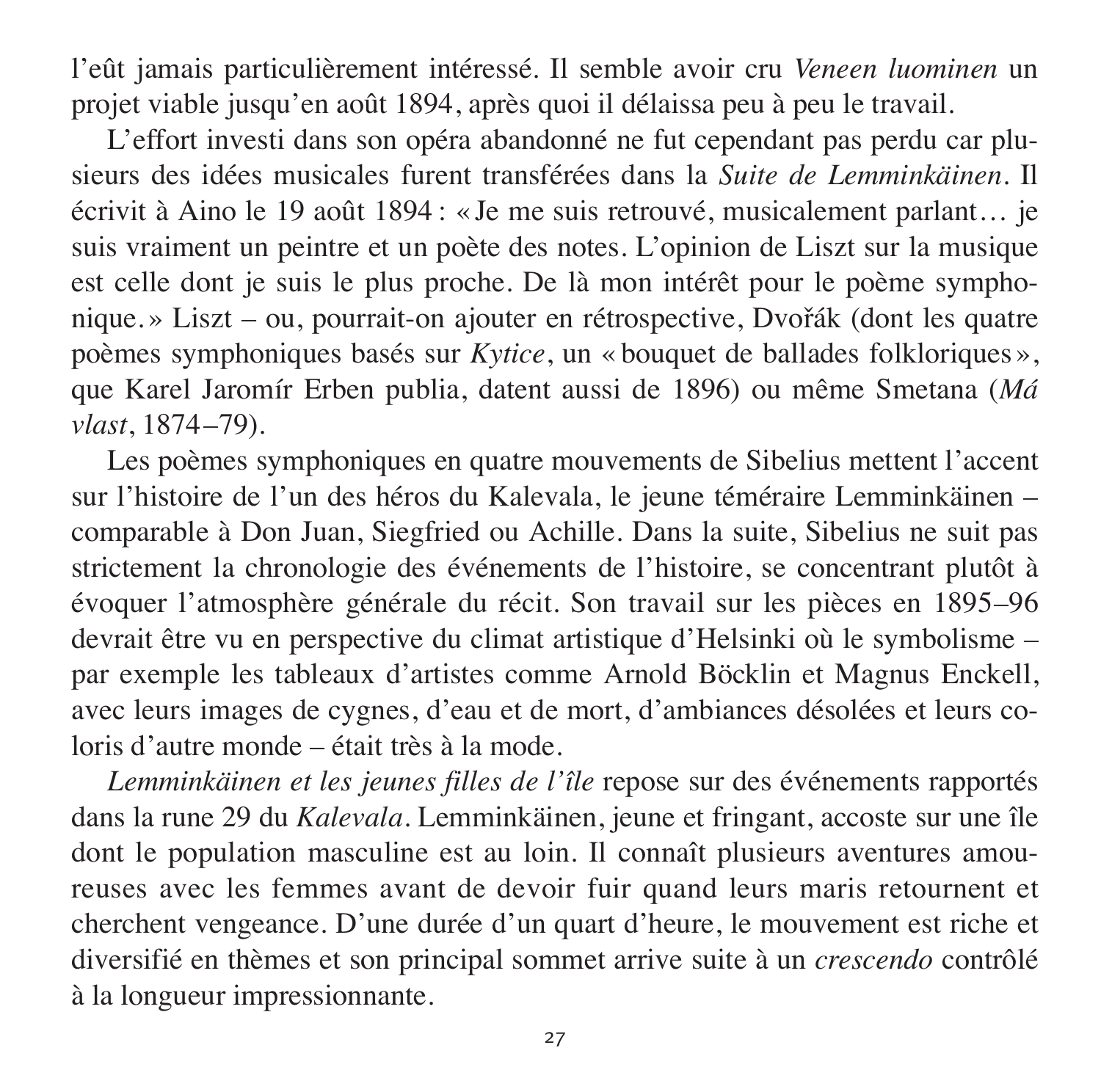Les deux mouvements centraux de la suite sont sombres et atmosphériques mais leurs caractères pourraient difficilement être plus différents. *Le Cygne de Tuonela* est une adaptation de l'ouverture de *Veneen luominen* et la première édition du poème symphonique renfermait la description évocatrice suivante : « Tuo nela, le pays de la mort, l'enfer dans la mythologie finlandaise, est entouré d'une large rivière aux eaux noires et au courant rapide, sur lesquels le cygne de Tuonela flotte majestueusement et chante. » La pièce renferme un solo de cor anglais qu'on croirait sortir d'un concerto. Un exemple extraordinaire et très original de peinture symphonique dans des couleurs sombres mais pourtant vivantes, *Le Cygne de Tuonela* est souvent joué en concert comme pièce indépendante.

*Lemminkäinen à Tuonela* est dramatique et riche en contrastes de nuances et de *tempi*. Les sections extérieures présentent de longs *tremoli* aux cordes, créant un effet ondulant implacable. Une atmosphère magique est évoquée par la section centrale en la mineur, *Molto lento*, où les cordes *divisi* jouent *ppp* sur un roule ment de tambour presque imperceptible. L'épisode du *Kalevala* sur lequel le mouve ment repose (rune 15) décrit la mère de Lemminkäinen qui cherche son fils, pris en embuscade et tué le long de la rivière sacrée de Tuonela. Son corps a été coupé en morceaux et jeté dans la rivière mais il est sauvé et ramené à la vie par la magie de sa mère.

La partition du *Retour de Lemminkäinen* explique : « Epuisé après une longue série de guerres et de batailles, Lemminkäinen décide de rentrer chez lui. Il transforme ses préoccupations et ses soucis en chevaux de bataille et il part. Après un voyage riche en aventures, il arrive finalement dans son pays natal où il redécouvre les endroits remplis de ses souvenirs d'enfance. » Sibelius varie et développe constamment son matériel à un rythme jamais relâché.

Sibelius dirigea la création de la suite dans sa version originale à Helsinki le 13 avril 1896. A l'exception de l'influent critique Karl Flodin qui se plaignit de sa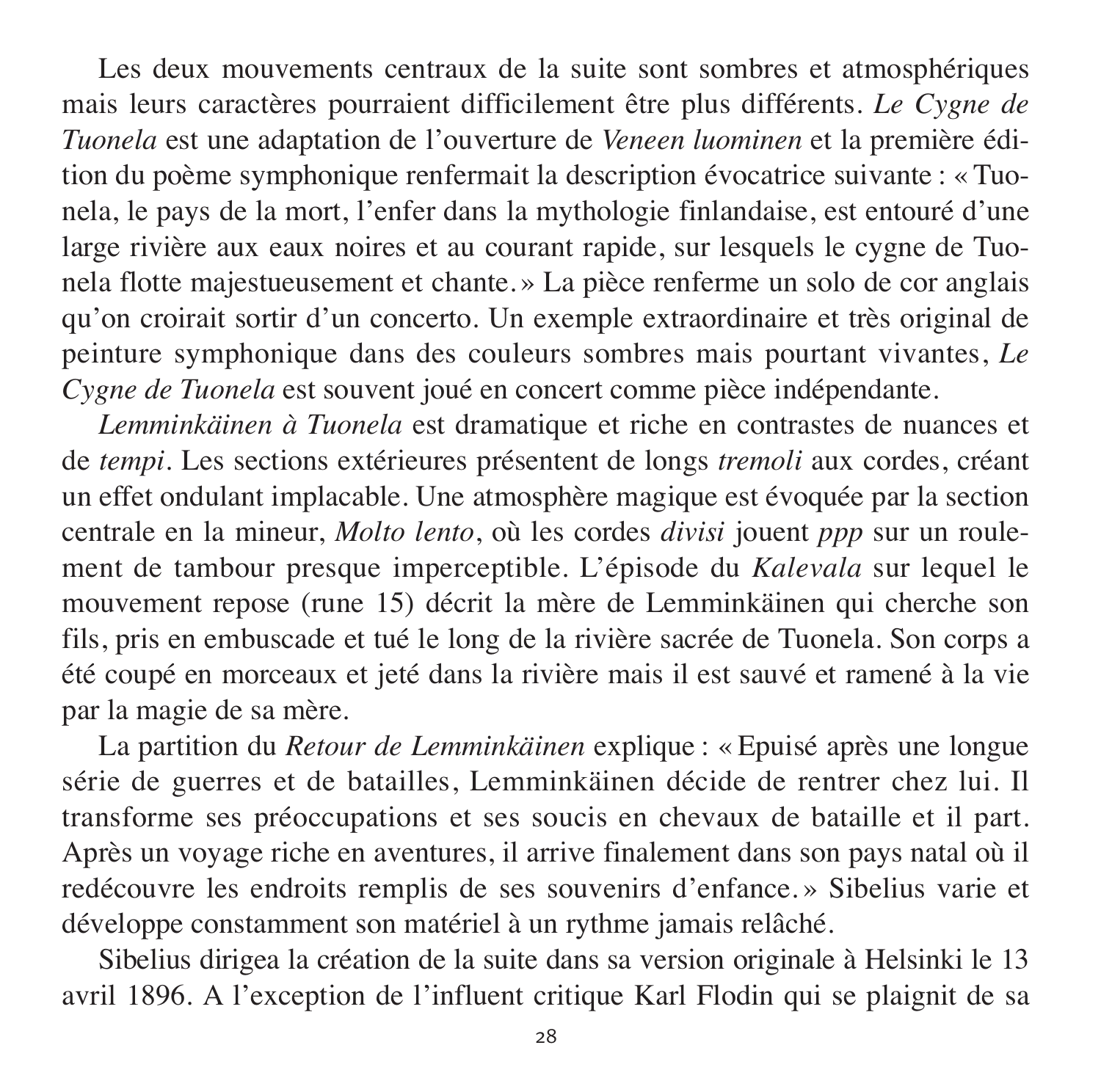longueur, les critiques et le public furent favorablement impressionnés. Le compositeur Oskar Merikanto écrivit dans *Päivälehti* : « Des applaudissements chaleureux et enthousiastes éclataient après chaque mouvement et, à la fin du concert, les bravos pleuvaient constamment et le compositeur dut revenir nombre de fois pour recevoir les sincères remerciements et félicitations du public » et son collègue Erkki Melartin écrivit dans une lettre privée : « Je n'avais encore jamais été aussi touché auparavant par quelque musique.» Le  $1<sup>er</sup>$  novembre 1897, Sibelius présenta une version révisée de la suite au complet qui reçut des critiques semblables (Melartin : « Je n'ai pas été témoin d'un tel enthousiasme depuis long temps », *Uusi Suometar*: « fit un impact magnifique », mais Flodin : « purement pathologique ... de la musique semblable m'abat et me rend malheureux, déchiré et apathique. ») *Le Cygne de Tuonela* et *Le Retour de Lemminkäinen* ont été ré visés encore en 1900 – à ce stade, *Le Retour de Lemminkäinen* était considé rable ment raccourci – et ces deux mouvements furent publiés l'année suivante. Les deux autres pièces restèrent telles quelles pendant près de 40 ans ; Sibelius finit par les réviser en 1939.

Presque exactement un an avant la création de la *Suite de Lemminkäinen*, un autre grand poème symphonique fut entendu pour la première fois : *Skogsrået* (*La Nymphe des bois*). Ici aussi, l'influence de Wagner est fortement sentie et il est possible qu'une partie de son matériel provienne lui aussi des projets d'opéra. Des experts dont Tuija Wicklund (qui édita *La Nymphe des bois* pour l'édition critique JSW [Breitkopf & Härtel 2006] – utilisée sur ce disque), Veijo Murto mäki et Tuomas Kinberg notent que, du dire de Wicklund, « le contenu littéraire du nouvel opéra de Sibelius traite des mêmes idées que *La Nymphe des bois* : l'amour, le désir dangereux et la punition. » L'intrigue de l'opéra [l'histoire de l'étudiant infidèle] est décrite dans une lettre de Sibelius à Aino le 28 juillet et, de plus, l'opéra renferme une procession funèbre pour laquelle la section finale de *La Nymphe des bois* aurait très bien convenu. Dans une autre lettre (10 août), Sibelius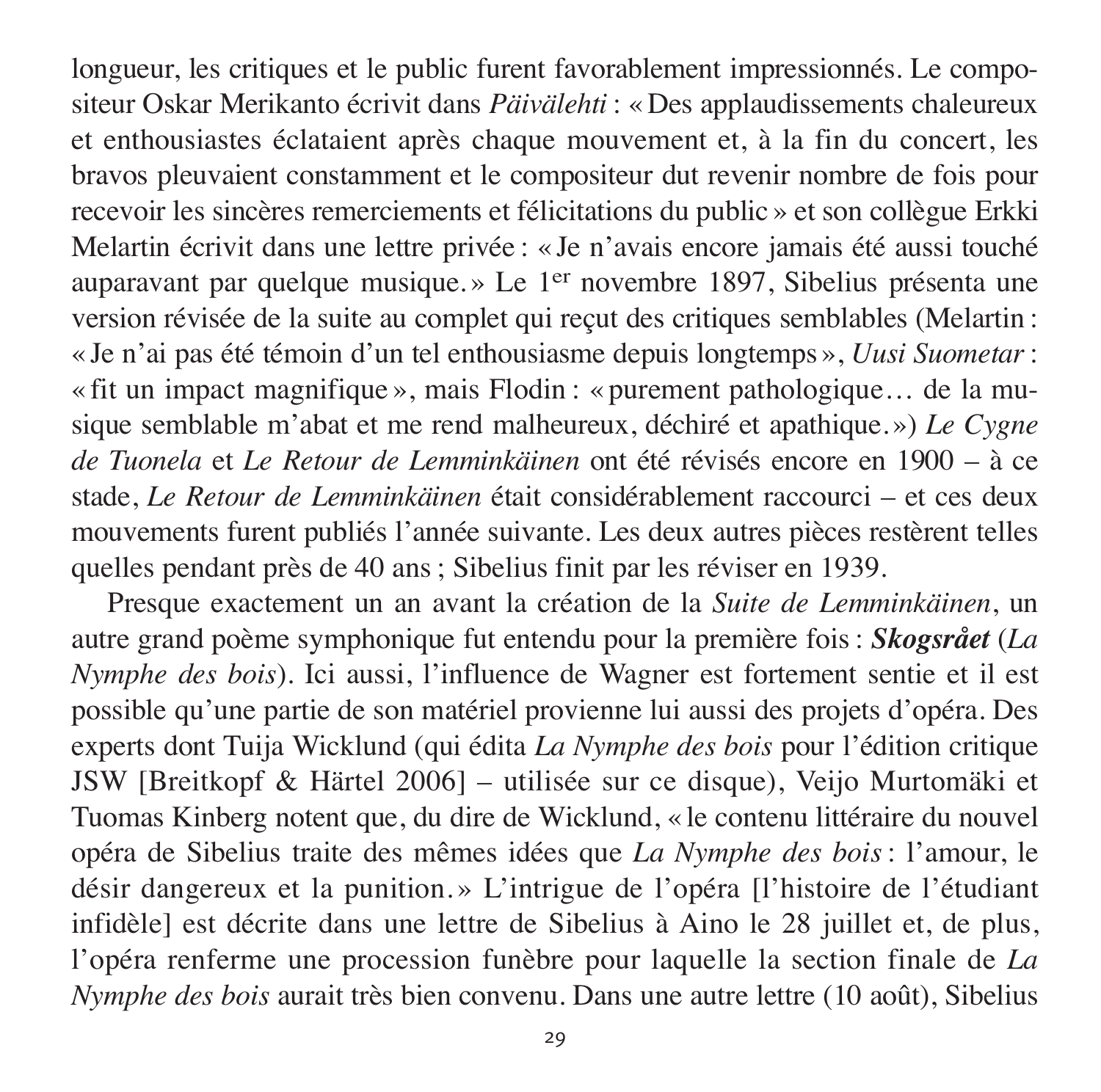mentionne le travail sur une marche qui « est bonne à sa façon (en tout cas je l'aime bien). » Serait-elle devenue la section d'ouverture de *La Nymphe des bois* ?

Or, contrairement à *Lemminkäinen*, *La Nymphe des bois* n'est pas reliée à un des récits du *Kalevala* : cette œuvre énergique, souvent hypnotique, repose sur un poème de l'écrivain suédois Viktor Rydberg (1828–95) qui raconte comment des nains dans la forêt égarent un héros fougueux ; il tombe amoureux d'une nymphe des bois seulement pour comprendre qu'il a perdu tout espoir de bonheur au monde. En fait, c'était la deuxième fois que Sibelius utilisait ce poème : en 1888–89, il s'en était servi comme texte d'une chanson solo (JS 171). Même si elle avait d'abord été écrite pour une autre histoire, la musique de la « ballade » (c'est ainsi que Sibelius appela d'abord le poème symphonique dans la partition autographe) suit le poème de près et est donc de nature épisodique : un portrait fanfaron du jeune homme, sa rencontre avec les nains trompeurs, une tendre scène d'amour et la navrante conclusion inexorable. Quelques semaines avant la création de l'œuvre, Sibelius avait présenté un arrangement simplifié beaucoup plus court sous la forme d'un mélodrame pour narrateur et petit orchestre.

Les critiques réagirent en général de manière positive : Robert Elmgren (*Uusi Suometar*) écrivit que l'œuvre était « composée avec enthousiasme et habileté et faisait une impression irrésistible » et Karl Fredrik « Bis » Wasenius (*Hufvud stads bladet*) constata que « *La Nymphe des bois* est une excellente œuvre. La description en musique… était magistrale. » Pourtant, *La Nymphe des bois* ne fut pas publiée du vivant du compositeur et elle disparut rapidement de son réper toire régulier de direction. Entre 1899 et février 1996, alors qu'elle fut triom phale ment ressuscitée par l'Orchestre Symphonique de Lahti et Osmo Vänskä, une seule exécution en fut donnée, dirigée par Georg Schnéevoigt en 1936 et on y avait fait des coupures substantielles.

#### *© Andrew Barnett 2013*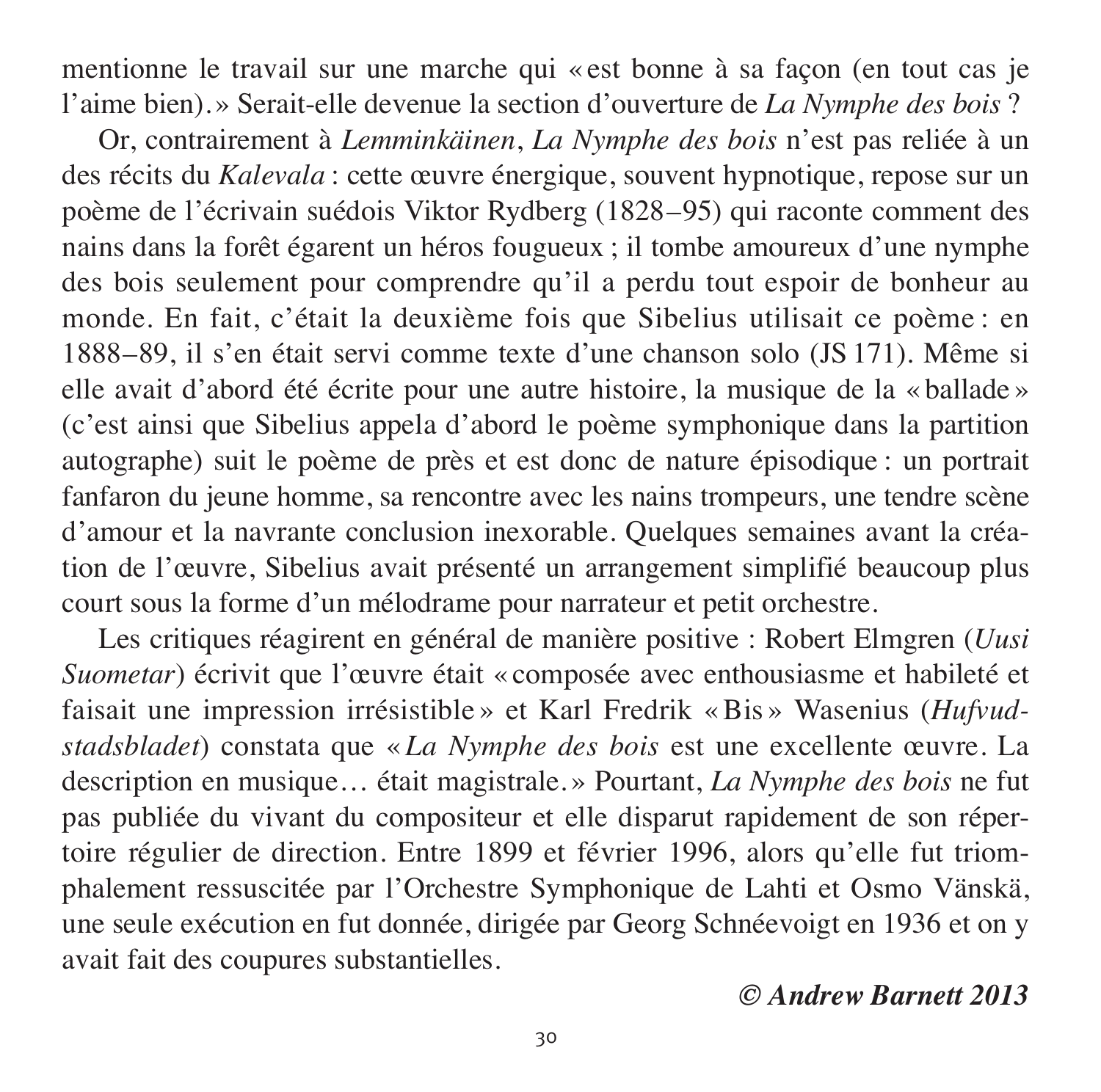Sous la direction d'Osmo Vänskä (chef principal de 1988 à 2008), l'**Orches tre Sym phonique de Lahti** (Sinfonia Lahti) est devenu l'un des plus remarquables d'Europe. Jukka-Pekka Saraste a été conseiller artistique de l'orchestre de 2008 à 2011 alors qu'à l'automne 2011, Okko Kamu en est devenu chef titulaire. En l'an 2000, l'orchestre a élu domicile à la salle Sibelius en bois, dont l'acoustique d'Artec Consultants de New York jouit d'une renommée internationale. La formation a entrepris plusieurs grands projets d'enregistrements avec BIS, gagnant deux *Gramophone* Awards, le Grand Prix du Disque de l'Académie Charles Cros, deux « Prix Classique de Cannes », un Midem Classical Award et un Diapason d'Or de l'année. En 2004, l'orchestre gagna un disque de platine pour son enregistrement « Sibelius – Music from Timo Koivusalo's film » ; il possède aussi plusieurs disques d'or dans sa collection, par exemple pour ses enregistrements de la version originale du Concerto pour violon (1992) de Sibelius et de « Finnish Hymns » (2001). L'ensemble a joué à de nombreux festivals de musique dont les Proms de la BBC à Londres et le festival des Nuits Blanches à St-Pétersbourg. Il s'est produit à Amsterdam, au Musikverein à Vienne, à la Philharmonie de Berlin et au Teatro Colón à Buenos Aires, en plus d'avoir fait des tournées en Allemagne, Russie, Espagne, Chine, au Japon et aux Etats-Unis. En 2003, les critiques de musique japonais élurent l'exécution de *Kullervo* de Sibelius meilleur concert classique de l'année au Japon. Chaque septembre, l'Orchestre Symphonique de Lahti organise un festival international Sibelius à la salle Sibelius.

*Pour plus d'informations, veuillez consulter www.sinfonialahti. fi*

Salué comme « exigeant et exubérant » (*The New York Times*), **Osmo Vänskä** est reconnu pour ses interprétations irrésistibles des répertoires courant, contemporain et nordique. Directeur musical de l'Orchestre du Minnesota entre 2003 et 2013, Vänskä est invité à diriger partout sur la scène mondiale et il a reçu des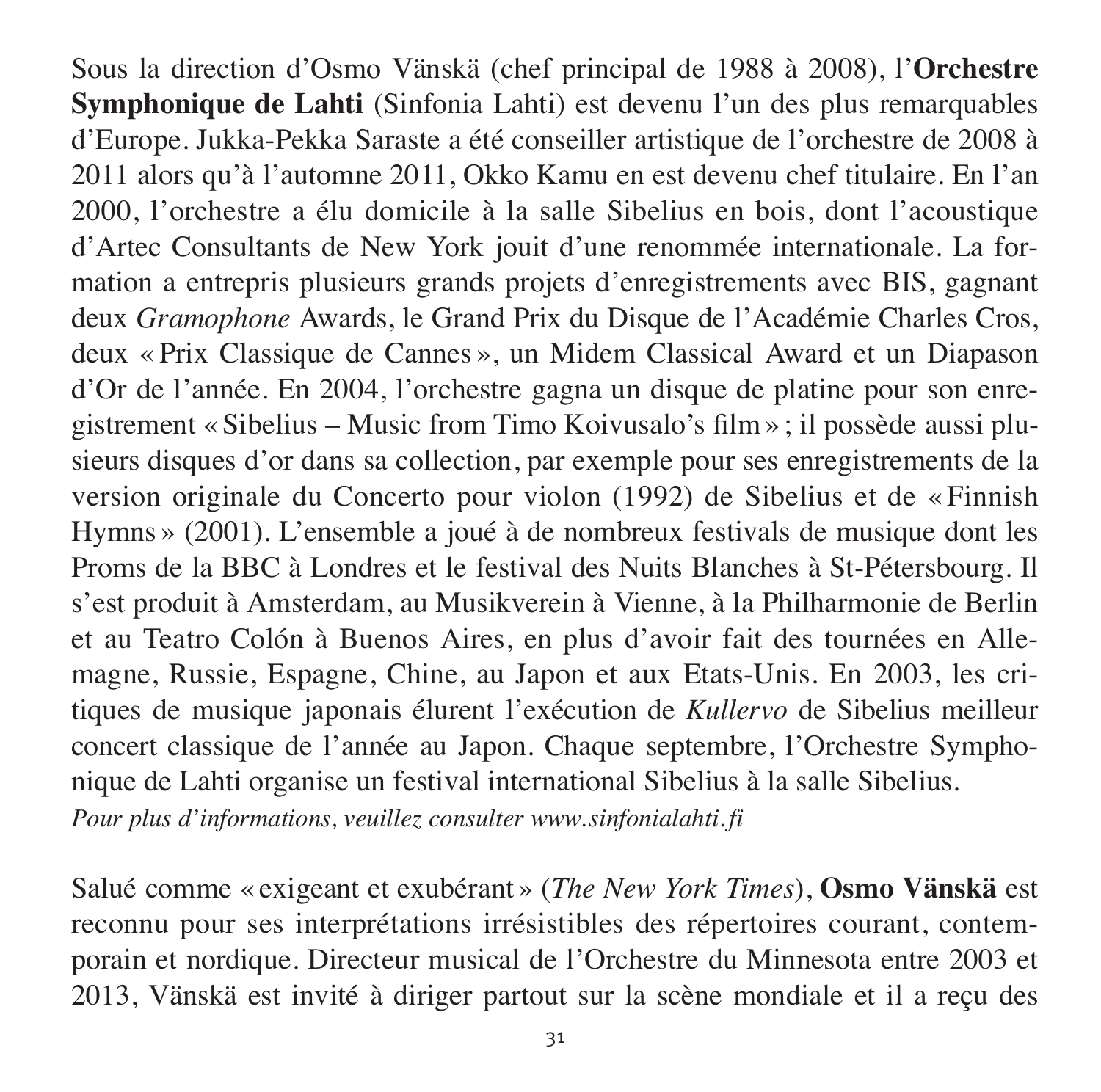hommages extraordinaires pour son travail avec plusieurs des principaux orchestres du monde dont l'Orchestre Symphonique de Chicago, les orchestres philhar moniques de New York, Londres, Berlin, Tchéquie et l'Orchestre Symphonique Yomiuri Nippon. Il a également développé un lien constant avec le festival Mostly Mozart (New York) et les Proms de la BBC.

Vänskä se distingua comme artiste du disque avec son cycle repère de Sibelius avec l'Orchestre Symphonique de Lahti – décrit dans *Gramophone* comme « le meilleur aperçu des trente dernières années ». Ses nombreux disques BIS con tinuent de soulever le plus grand enthousiasme possible ; preuve à l'appui, les nominations pour un Grammy Award pour ses interprétations de la 9<sup>e</sup> Symphonie de Beethoven ainsi que des 2<sup>e</sup> et 5<sup>e</sup> symphonies de Sibelius avec l'Orchestre du Minnesota ; c'est avec cet orchestre qu'il gagna en 2014 un Grammy pour son interprétation des Première et Quatrième symphonies de Sibelius.

Vänskä commença à étudier la direction à l'Académie Sibelius à Helsinki et il gagna le premier prix du Concours international de Besançon pour jeunes chefs d'orchestre en 1982. Au cours de son mandat comme chef titulaire de l'Orchestre Symphonique de Lahti (de 1988 à 2008), il haussa la renommée internationale de la formation par des tournées couronnées de succès et l'enregistrement de disques. Vänskä a été chef principal de l'Orchestre Symphonique Écossais de la BBC et directeur musical de l'Orchestre Symphonique de l'Islande. Il a entrepris sa car rière musicale comme clarinettiste et, ces dernières années, il est retourné à son pre mier instrument qu'il joue dans un récent enregistrement de la musique de chambre de Kalevi Aho.

Vänska est récipiendaire d'un prix de la Société Philharmonique Royale, du prix Conductor of the Year de *Musical America* en 2005 et du prix des Arts et Lettres de la Fondation Finlandia. Il détient un doctorat honorifique de l'université de Glasgow et de l'université du Minnesota.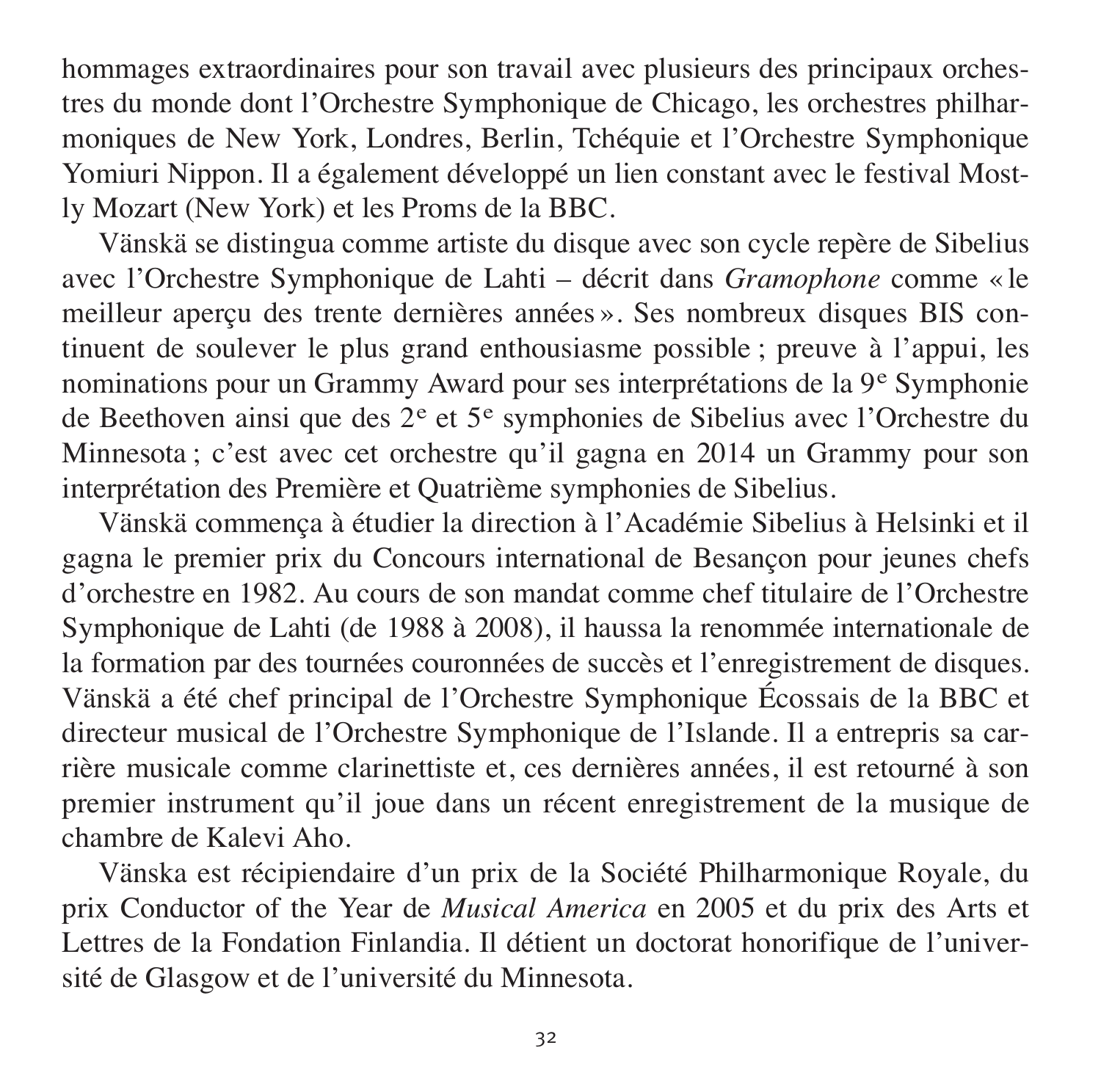#### also available:



#### Jean Sibelius: Tone Poems En saga · The Dryad · Dance-Intermezzo · Pohjola's Daughter Night Ride and Sunrise · The Bard · The Oceanides Lahti Symphony Orchestra · Osmo Vänskä *conductor* **BIS-1225**

Editor's Choice *Gramophone* · Critics' Choice 2002 *Daily Telegraph* Choc *Le Monde de la Musique* · 10 de Répertoire *Répertoire* · Luister 10 *Luister*

'This is Sibelius without the gloss, but with all its Nordic mystery, colour and power intact.' *Daily Telegraph*

'Wonderful performances in wonderful sound.' *American Record Guide*

'Performances of great vitality and freshness… An outstanding release.' *Gramophone*

« Une anthologie exemplaire par la rigueur, l'impact dramatique, la sauvage nudité des timbres et le respect de l'individualisation ou du fondu de l'écriture. » *Le Monde de la Musique*

"Dank der exemplarischen Transparenz, die das Sinfonieorchester Lahti unter Osmo Vänskä entwickelt, kommt eine ungeahnte Vielfalt von lichthell aufblühenden Klangfarben und herrlich präsenten Instrumentalsoli optimal zur Geltung." *Fono Forum*

'I can't think of another Sibelius tone poem collection that offers a better planned or more interesting selection of pieces… the playing is unfailingly beautiful and idiomatic.' *ClassicsToday.com*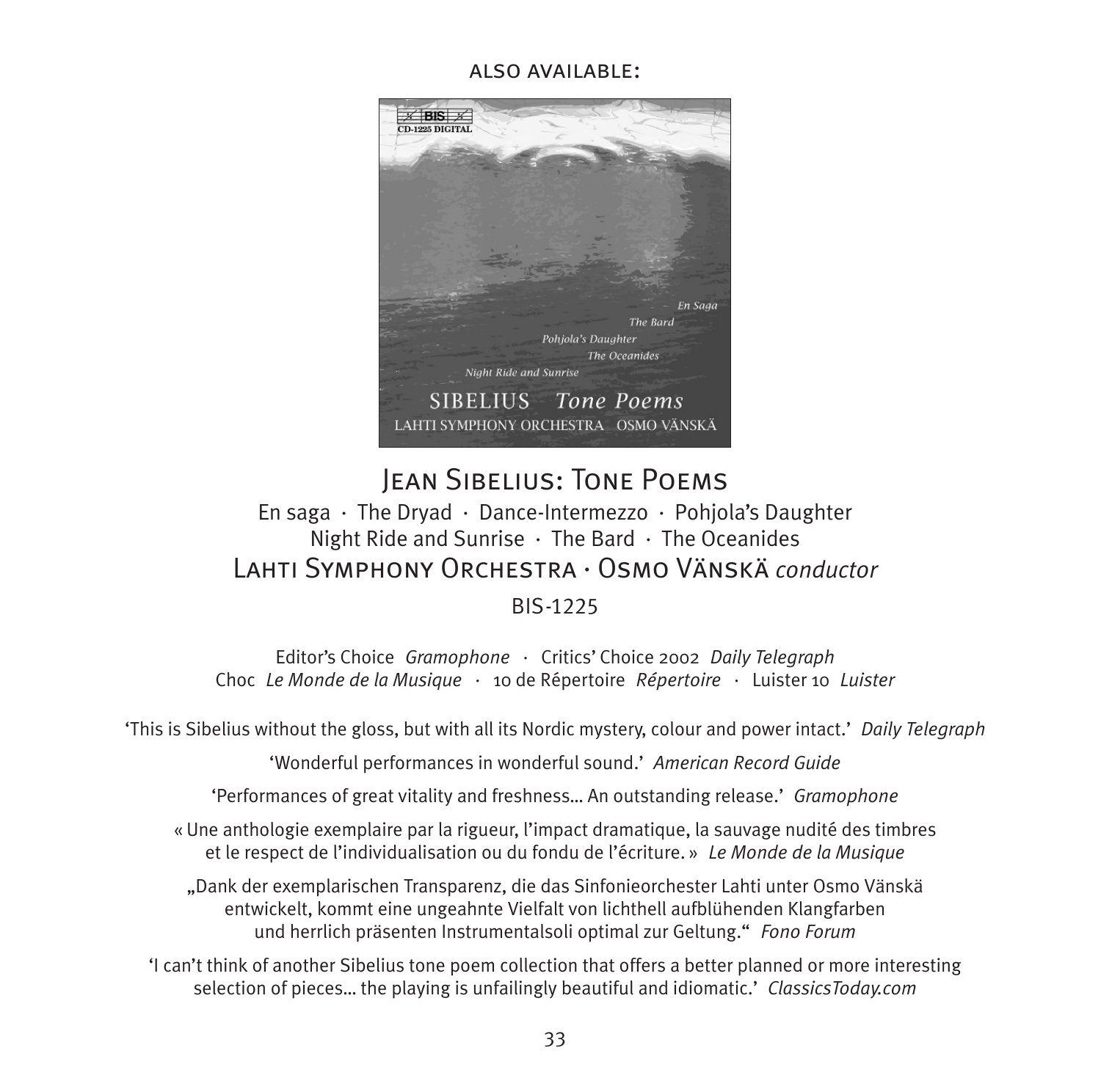The music on this Hybrid SACD can be played back in Stereo (CD and SACD) as well as in 5.0 Surround sound (SACD).

Our surround sound recordings aim to reproduce the natural sound in a concert venue as faith fully as possible, using the newest technology. In order to do so, all five channels are recorded using the full frequency range, with no separate bass channel added: a so-called 5.0 configuration. If your sub-woofer is switched on, however, most systems will also automatically feed the bass signal coming from the other channels into it. In the case of systems with limited bass reproduction, this may be of benefit to your listening experience.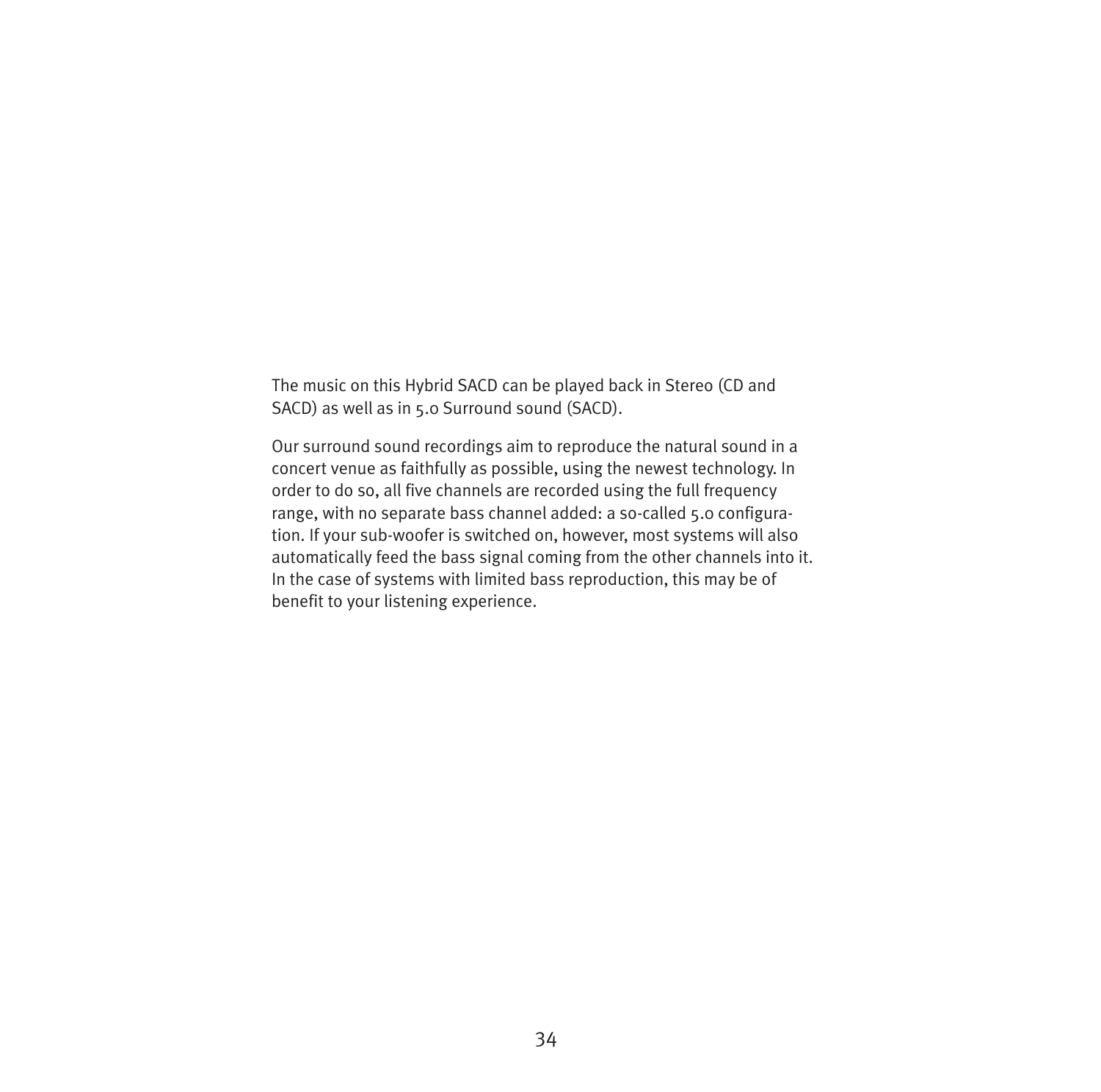*The Swan of Tuonela*, *Lemminkäinen's Return* and *Skogsrået* were previously released on BIS-1645 SACD and have been remastered for the present release.

| RECORDING DATA      |                                                                                             |
|---------------------|---------------------------------------------------------------------------------------------|
| Recording:          | November 2006 and October 2007 at the Sibelius Hall, Lahti, Finland                         |
|                     | Producer: Robert Suff                                                                       |
|                     | Sound engineer: Hans Kipfer                                                                 |
| Equipment:          | BIS's recording teams use microphones from Neumann and Schoeps, audio electronics from RME, |
|                     | Lake People and DirectOut, MADI optical cabling technology, monitoring equipment from B&W,  |
|                     | STAX and Sennheiser, and Sequoia and Pyramix digital audio workstations                     |
|                     | Original format: 24-bit / 44.1 kHz                                                          |
| Post-production:    | Editing: Nora Brandenburg, Elisabeth Kemper, Matthias Spitzbarth                            |
|                     | Mixing and remastering: Matthias Spitzbarth                                                 |
| Executive producer: | Robert Suff                                                                                 |

BOOKLET AND GRAPHIC DESIGN

Cover text: © Andrew Barnett 2013

Translations: Teemu Kirjonen (Finnish); Horst A. Scholz (German); Arlette Lemieux-Chené (French) Front cover photo: © Anna Omelchenko / www.depositphotos.com Back cover photo of Osmo Vänskä: © Eric Moore Typesetting, lay-out: Andrew Barnett (Compact Design)

BIS Records is not responsible for the content or reliability of any external websites whose addresses are published in this booklet.

BIS recordings can be ordered from our distributors worldwide. If we have no representation in your country, please contact: BIS Records AB, Stationsvägen 20, SE-184 50 Åkersberga, Sweden Tel.: 08 (Int.+46 8) 54 41 02 30 Fax: 08 (Int.+46 8) 54 41 02 40 info@bis.se www.bis.se

#### BIS-1745 SACD  $\bigcirc$  &  $\bigcirc$  2014, BIS Records AB, Åkersberga.